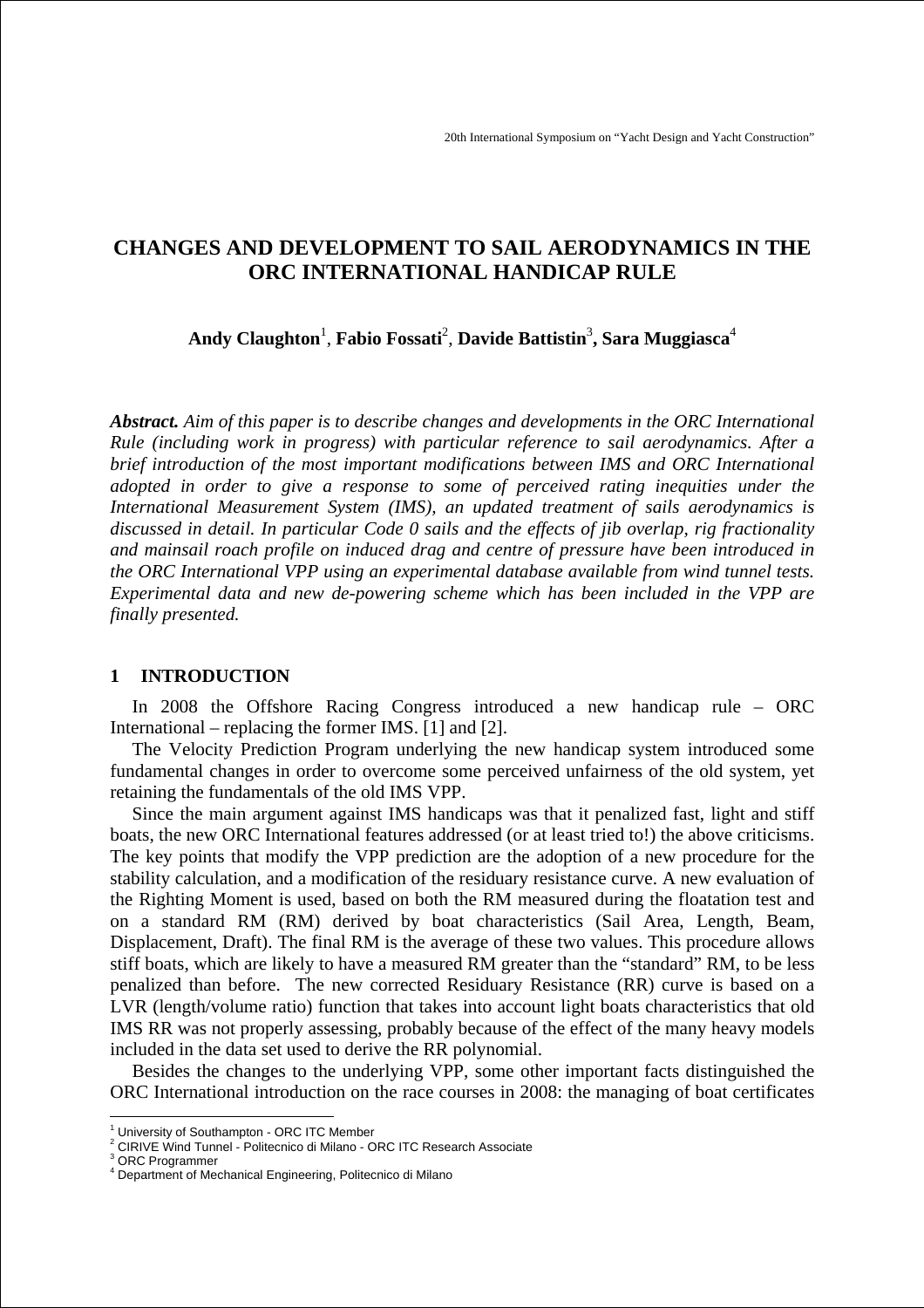was completely renewed, through a new "ORC Manager" program, a modern "point and click" program with a friendly graphical interface. The ORC Manager contains all relevant features for managing files, printing certificates, looking at the output, and sending data to the ORC server. Indeed, a web database was installed, giving Rating Offices the facility to upload and download data files. This database is currently under further development, and it will become the source from where one will be able to "trace" the history of a boat, looking at its certificates and data year after year.

There is an important legacy of the International Measurement System, which has been retained on the newborn rule: it's the overall concept of "fair handicapping", trying to predict faithfully the performance of a yacht in all conditions and around any course, by means of the VPP. Moreover, the evolution of modern calculus means allows it to be, step by step, closer to the reality each year. An example of this trend is the new procedure adopted for inputting headsails, the so called "sail inventory": each single sail is taken into account and its data recorded in the input file, leaving the VPP choosing the fastest one.

A key factor for continuously updating the VPP is the experimental activity. Experimental data presented in this paper gave the fundamental insight for modifying the aerodynamic model. On one side the new "Code0" sail has been modelled and adopted since the release in 2008, and on the other side a new de-powering scheme and new formulations for the centre of effort height and effective height have been proposed for the 2009 version of ORC Int.

### **2 EXPERIMENTAL ACTIVITIES**

In [1] research activities carried out at Politecnico di Milano Twisted Flow Wind Tunnel with the aim of better addressing the performance of different rig designs in upwind conditions have been presented. These activities started in 2005 in order to overcome some perceived inequities in the ratings of boats of various rig design racing under the International Measurement System (IMS).

In particular a series of rig planform variations in mainsail roach and jib overlap have been tested and some preliminary results relevant to upwind aerodynamic behaviour of tested sailplans have been reported.

The above mentioned research program has been further extended, considering also variation in fractionality (I/(P+BAS)) and wider apparent wind angle range has been tested in order to have a more comprehensive database. In the following a summary of the test results including more recently performed tests will be reported. Moreover the need to address new sail configurations , in particular the Code0, lead to wind tunnel tests using two different Code 0 sails with respectively 58% and 67% mid girths. Experimental obtained results have been used in order to define aero-characteristics in the VPP and the relevant yacht performance for rating purposes. A brief summary of Codes 0 results will be outlined in the following.

A series of sails was designed to investigate a series of rig planform variations in mainsail girth, jib overlap and rig fractionality.

In particular 3 different main sails (with the same actual and IMS area but 3 different roach) named Mims, Mhr, and Mtri) and 3 different jibs with different overlap (named G100, G135 and G150) have been combined in a 92% fractionality configuration..

Note that the Mims mainsail has the IMS rule maximum allowed roach without any penalty applied.

A new mainsail with smaller area and IMS maximum allowed roach (named Mstd) has been manufactured and tested with the same 3 jibs with the same overlap but arranged in masthead configuration (100% fractionality).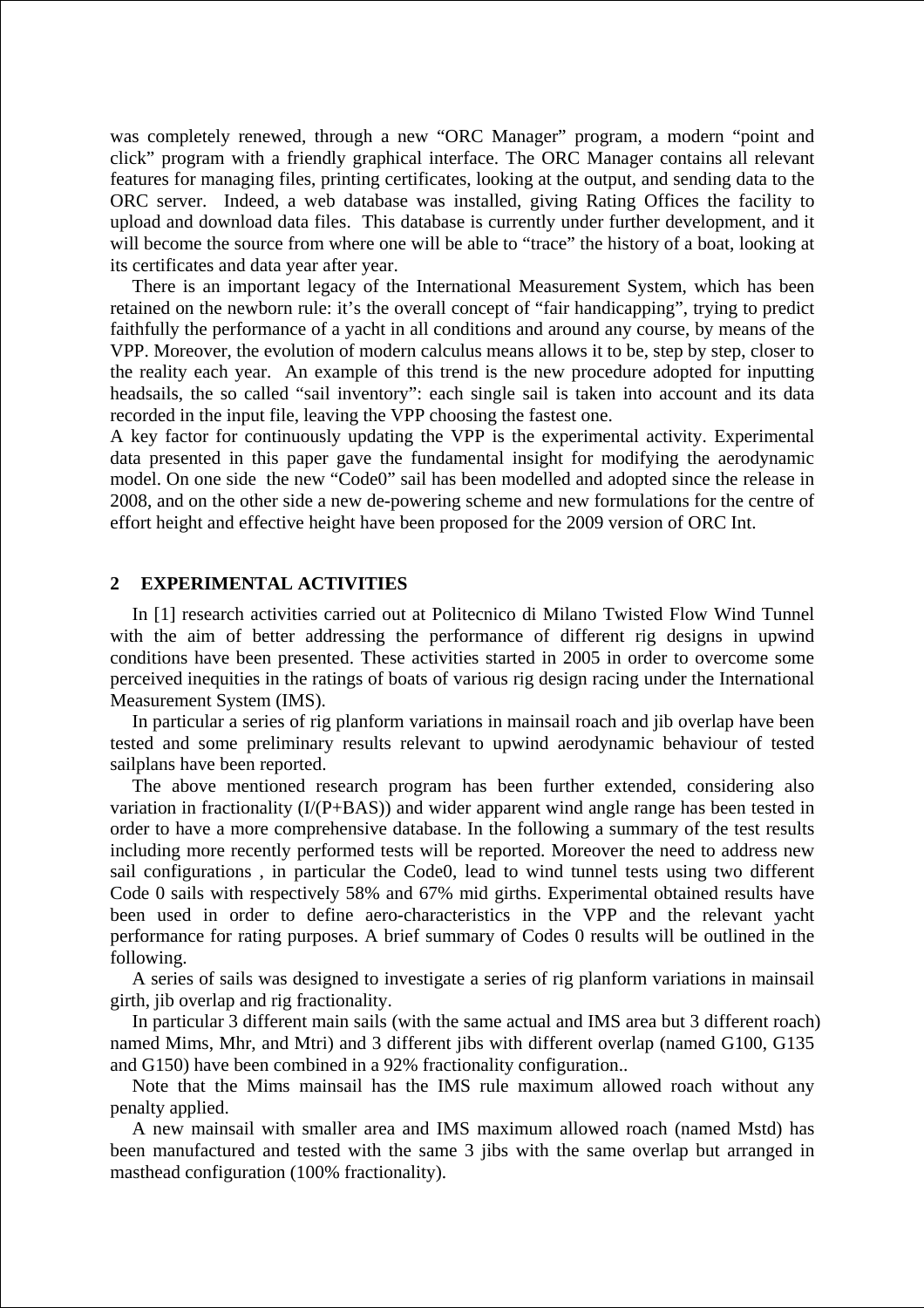Mainsail roach level has been defined according to:

$$
Roach = \frac{Area_{Main}}{P * E / 2} - 1 \tag{1}
$$

Mainsails code roach and main dimensions are defined as follows:

|      | Roach | D    | Ε     |
|------|-------|------|-------|
| Mims | 0.193 | 1.94 | 0.637 |
| Mhr  | 0.335 | 1.94 | 0.571 |
| Mtri | 0.096 | 1.94 | 0.695 |
| Mstd | 0.193 | 1.76 | 0.568 |

Then 3 new jibs were manufactured with the same previous overlap (named G100sh, G135sh and G150sh) but different dimensions in order to obtain an 85% fractionality configuration.

Jib codes are defined as follows:

|         | Overlap |
|---------|---------|
| G100    | 100%    |
| G135    | 135%    |
| G150    | 150%    |
| G100sh  | 100%    |
| G1350sh | 135%    |
| G150sh  | 150%    |

The 85% fractionality jibs have been tested with the medium roach mainsail (Mims).

In the following some pictures of different tested sail combination are presented. *Please note that some pictures show the model with non zero heel but all the results presented in this paper refer to upright condition.*

Apparent wind angles (AWA) were chosen within the 20°-60° range.

Pictures of figure 2.1 show sailplans tested with 92% fractionality.

Two CODE 0 sails have been manufactured and tested with the medium roach mainsail Mims. Code 0'sare defined as follows:

|                 | <b>LPG</b> | Mid Girth |
|-----------------|------------|-----------|
| Code 58         | 165%       | 58%       |
| $\vert$ Code 68 | 165%       | 68%       |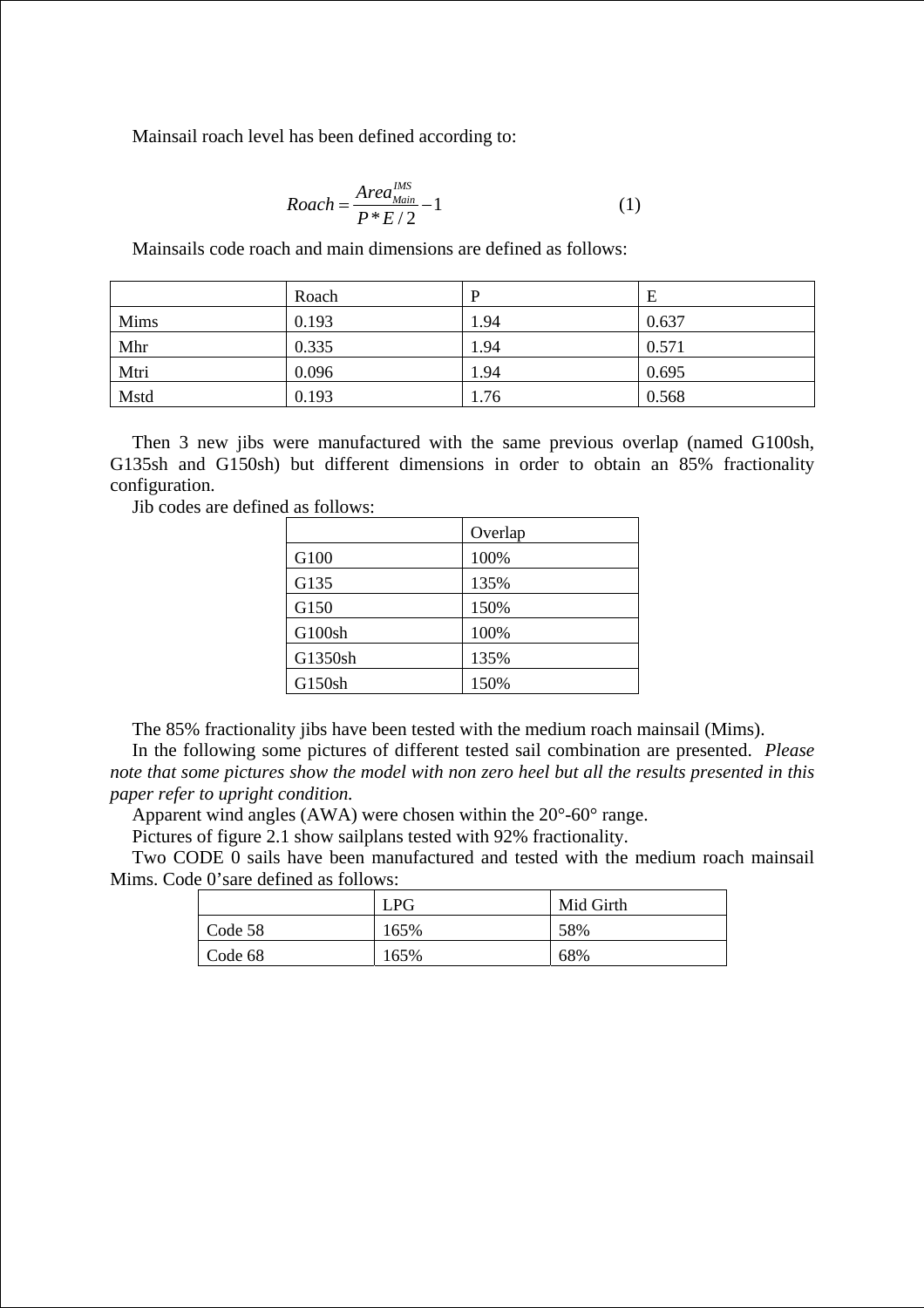

Figure 2.1 – 92% fractionality sail plans with different main roach and jib overlap

Figure 2.2 show respectively 85% fractionality and masthead configurations.



Figure 2.2 – 85% fractionality and masthead rigs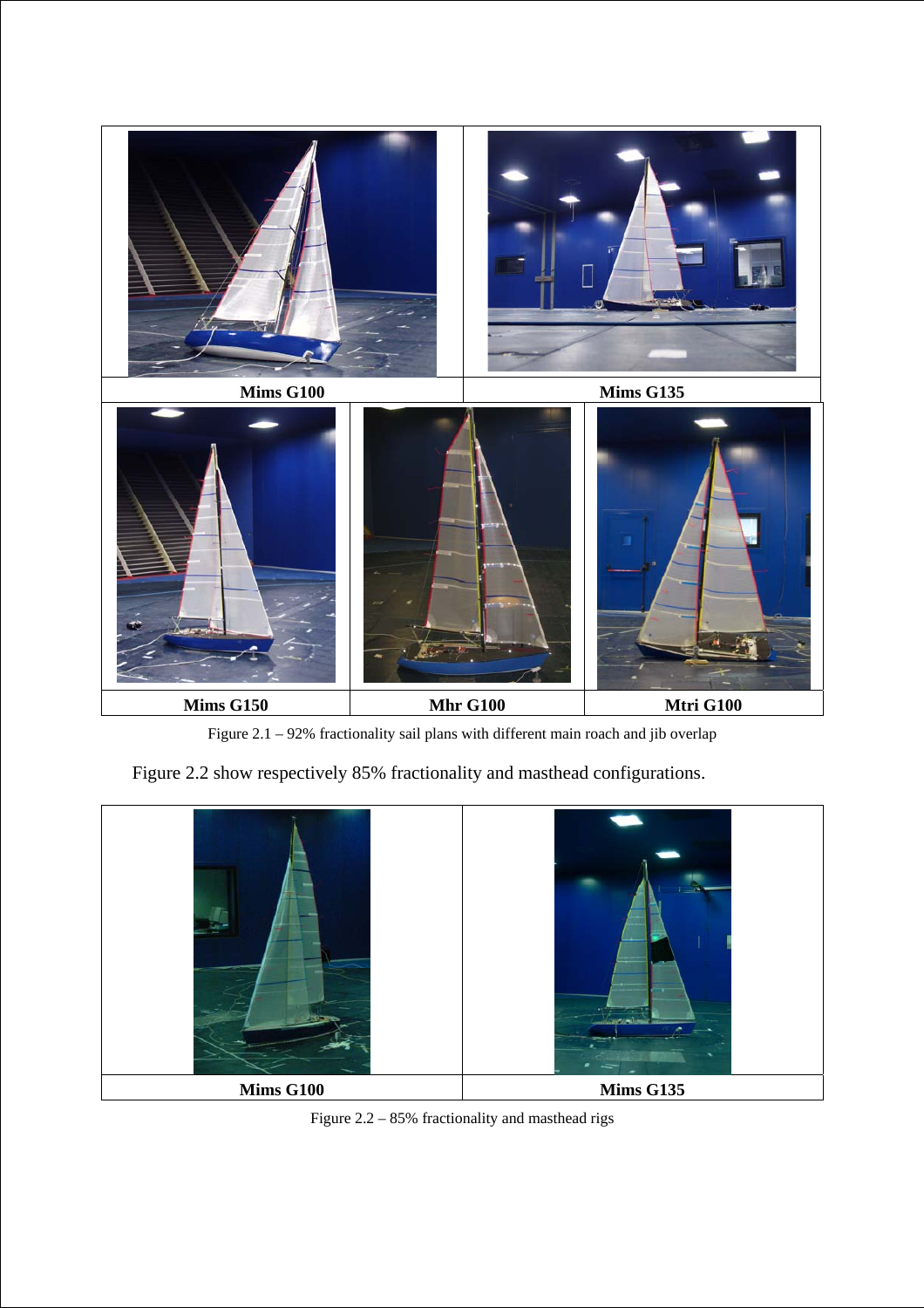In particular both CODE 0 sails have been tested with the medium roach mainsail Mims. All tests were performed in the upright condition. An apparent wind angle range 32°-60° has been explored. The CODE 0 with 58% mid girth length has been tested also at AWA 24.5° and AWA 29.5°.

Figure 2.3 shows CODE ZERO wind tunnel experiments.



Figure 2.3 – CODE ZERO wind tunnel test

A total of 17 different sails combinations were tested at various apparent wind angles. The main aim of each test was to measure aerodynamic forces and moments: sail trimming during the wind tunnel tests was performed according to the procedure described in details in [1]. Basically for each apparent wind angle tested the first task was to reach the maximum driving force potentially achievable. At the same time the influence of the sail trimming changes was observed using the data acquisition program that presents the forces acting on yacht model in real time.

Trimming the sails to obtain optimum sailing points proved to be the most challenging task of the testing process. Attempts were made to carry out the job as systematically as possible. Firstly, the maximum drive point was found by trimming the sails to the best using the cameras views, the tufts on the sails and the force measurements output data.

From there, the heeling force would be reduced to simulate the trim of the sails for windier conditions. In fact in real life windy conditions, to keep the optimum heeling angle, heeling force has to be reduced by the crew. The sail trimming routine adopted was to choose the mainsail traveller position (initially quite high up to windward) and then to vary the incidence and the twist of the mainsail to power or de-power it, by over-trimming or easing the main traveller and main sheet. The genoa was initially trimmed in order to have the maximum driving force condition and was fixed varying the mainsail shape.

Once a specific trimming condition has been obtained using the real time force and moments values displayed by the data acquisition system, a 30 second data acquisition was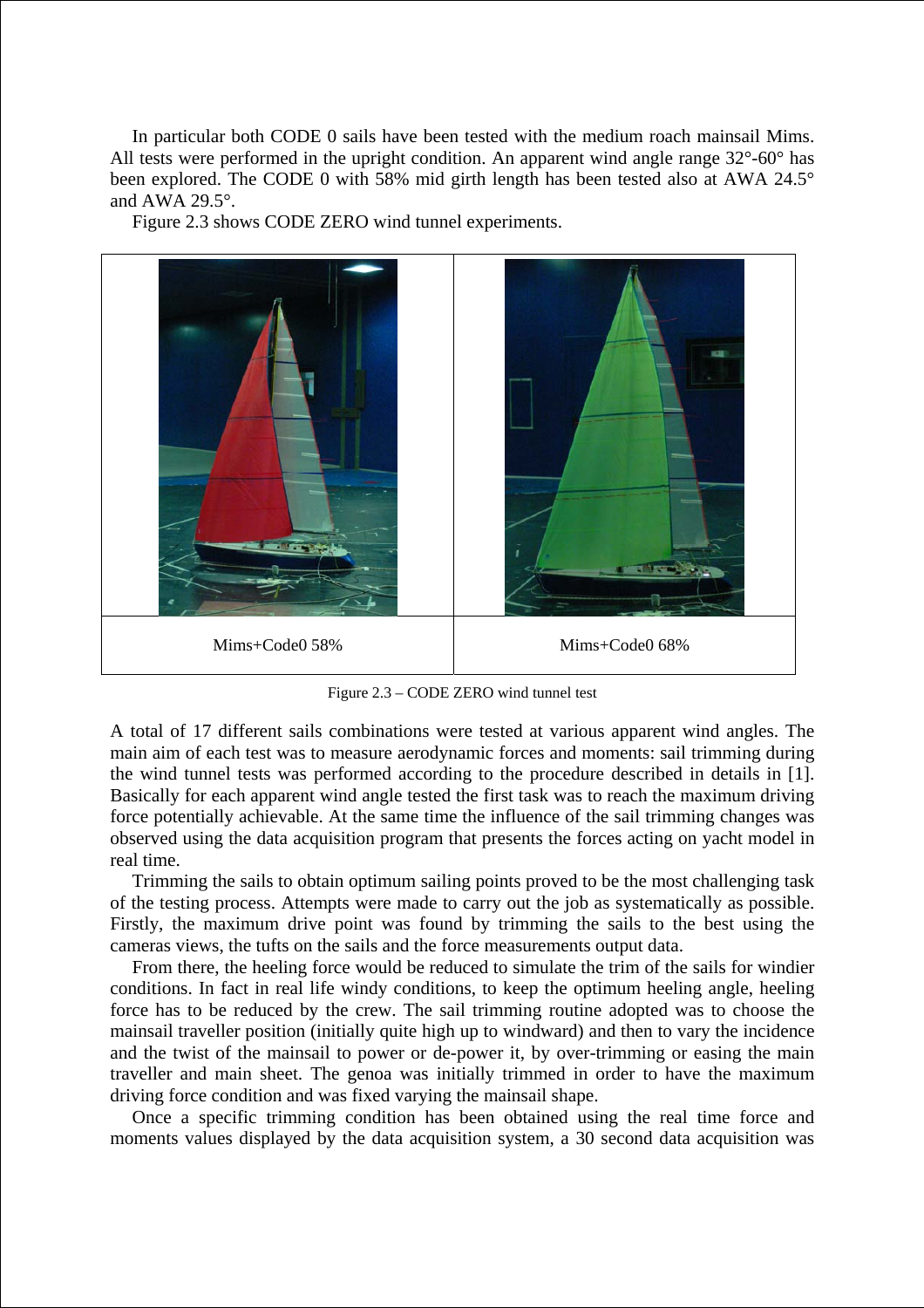made, and both time histories and mean values of each measured quantity have been stored in a file.

Some runs have been performed on the bare hull and rigging only (without sails) at different apparent wind angles to be able to evaluate windage. This has been subtracted from the measured data points in order to study the effect of the sail plan only.

Regarding data analysis procedure and main interesting aerodynamic data which can be extracted from experimental database readers can refer to [3], [4] and [5].

In the following some results concerning CODE 0 sails and systematic sailplan variations for upwind conditions are reported.

#### **2.1 Code Zero Results**

In figure 2.4 the driving force coefficient  $C_x$  versus heeling moment coefficient  $C_{Mx}$  is reported for each sail at each of the apparent wind angle tested.

Different symbols used refer to different sailplan according to the legend.

These plots show the relative performance of different sail configurations: in particular for light wind conditions by comparing the maximum values of driving force at particular apparent wind angle.

With reference to the light wind conditions at wider apparent wind angles CODE ZERO with 68% mid girth gives the higher driving force.



Figure 2.4

It's also interesting to make a comparison between CODE ZERO and the largest genoa tested with the same mainsail (Mims) as reported in figure 2.5.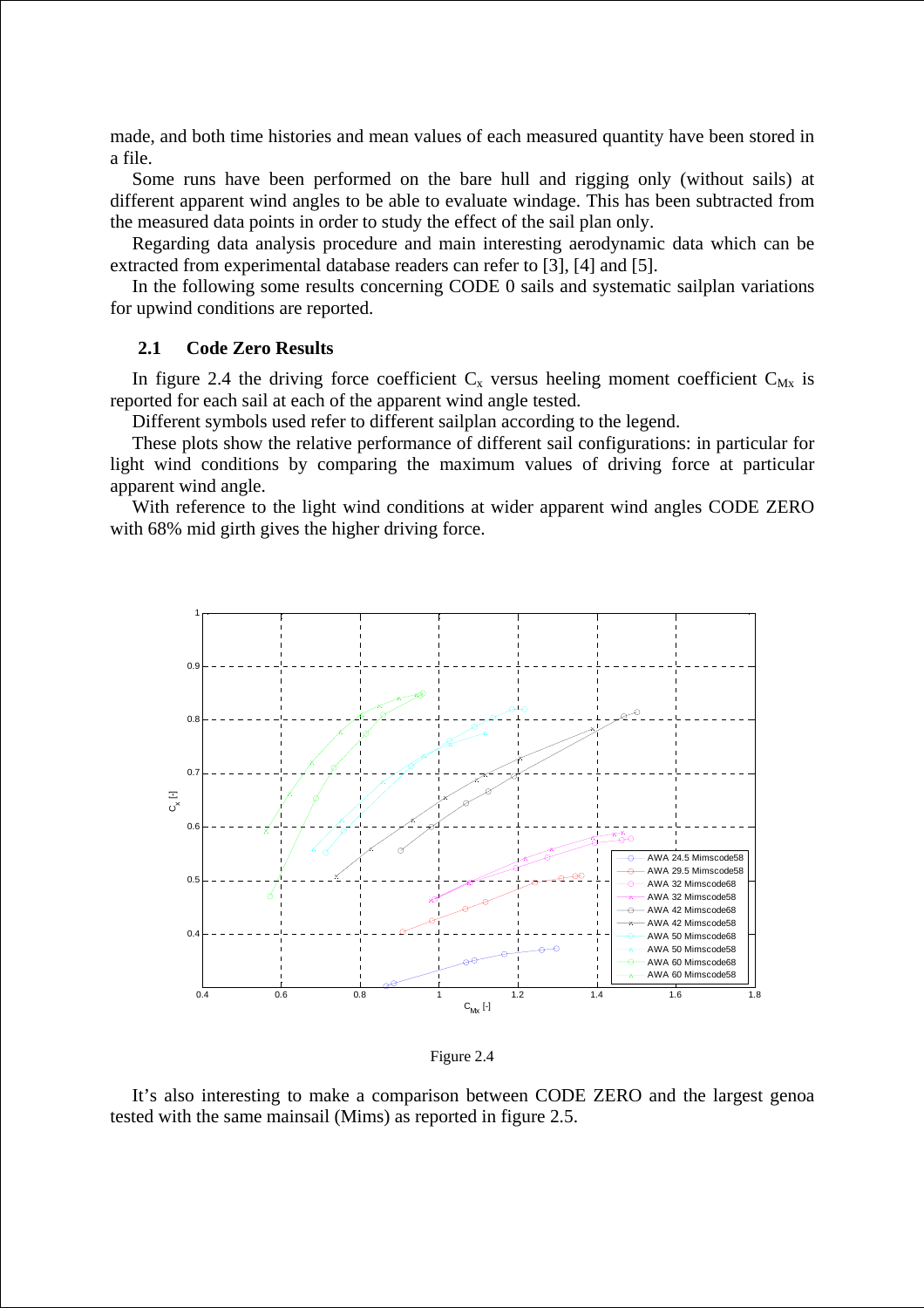

Figure 2.5 – Comparison between Code Zeros and genoa performance

With reference to the closer apparent wind angle tested  $(24.5^{\circ})$  the mainsail+genoa sailset is more effective then the main+code0 sailset: as can be seen with the same heeling moment the obtained driving force is higher.

Considering larger angles, at the lower heeling moments generally the genoa combination has higher driving force coefficients, but maximum achievable driving force is greater for the code0 sailset.

From these data drag and lift coefficients have been extracted in order to provide VPP aerodynamic input according to procedure described in paragraph 3.1.

#### **2.2 Upwind Sail Plan Systematic Series Investigation Results**

According to the procedure described in [1] for each tested sail plan the variation of driving force with heeling force coefficient and aerodynamic centre of effort position can be easily evaluated from wind tunnel tests.

Then more information can be obtained from lift and drag coefficients because both the induced drag and quadratic profile drag vary with the square of lift. In particular from plots of drag coefficients against lift coefficient squared for each run performed at different AWA the effective height can be evaluated considering the linear regression between points that at lowest values of  $C_L^2$  collapse to a straight line according to the following equation:

$$
Heff = \sqrt{\frac{SailArea}{\pi Slope}}\tag{2}
$$

where "Slope" is the slope of the abovementioned straight line.  $(Cl^2$  vs Cd)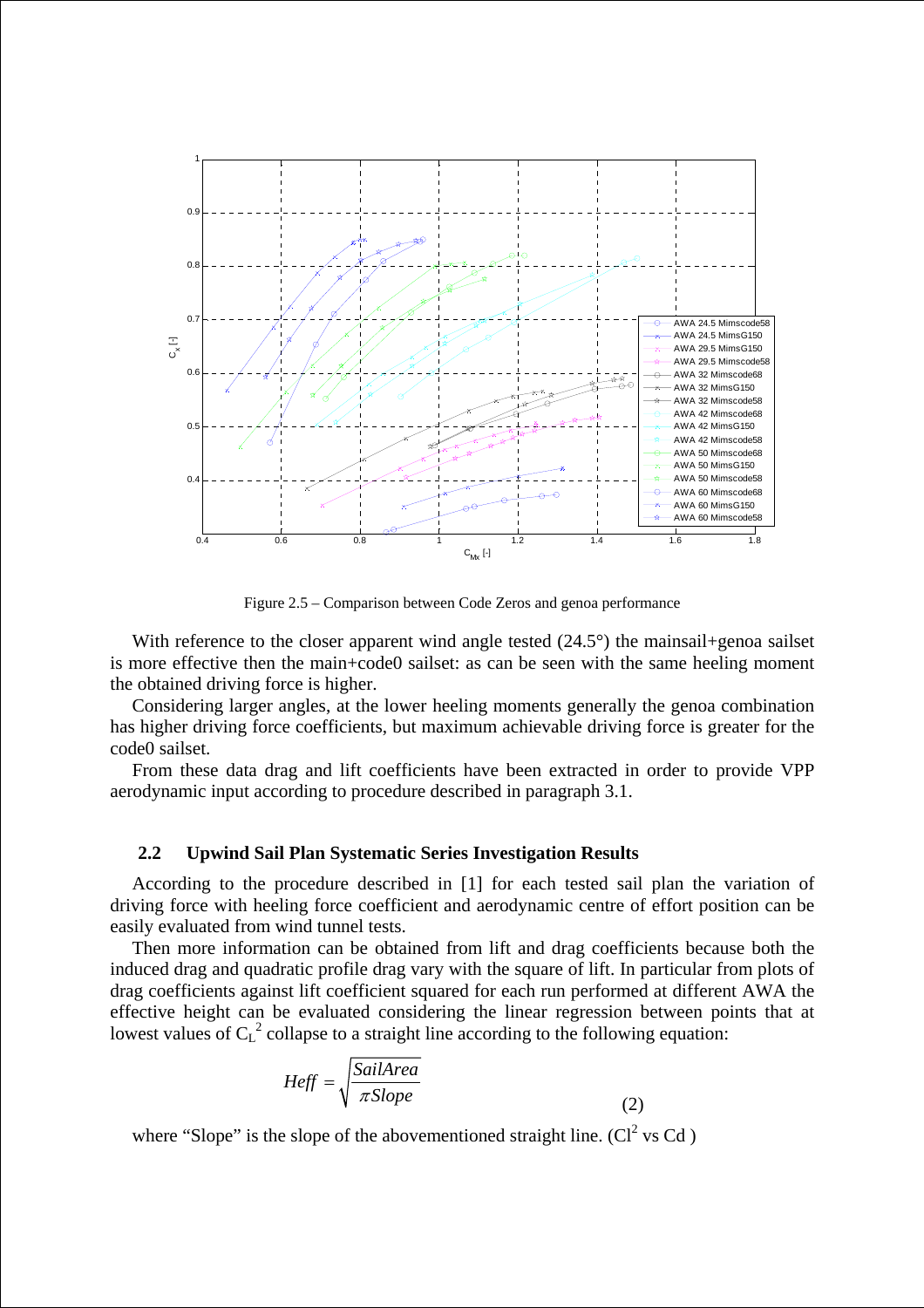Finally the intercept of the straight line with the zero lift axis directly represent the parasitic drag coefficient  $C_{DO}$ . Then for each  $C_L$  value the corresponding total drag coefficient can be evaluated superimposing the parasitic drag  $C_{\text{DO}}$  to the induced drag according to the following relationship:

$$
Cd = Cd_0 + \frac{C_L^2 \text{SailArea}}{\pi \text{Heff}^2}
$$
 (3)

### **2.2.1 Centre Of Effort Height**

Figure 2.6 shows the centre of effort height above deck non-dimensionalised with respect to the mast height evaluated for different sail plans. In particular for each sail plan the relevant mean value at different AWA of the measured values corresponding to the maximum driving force is presented.

In figure 2.7 Centre of Effort Height (mean value with respect to the AWA) of medium roach sail plans versus jib overlapping is presented for each tested fractionality configuration.

In figure 2.8 Centre of Effort Height (mean value with respect to the AWA) of medium fractionality sail plans versus jib overlapping is presented for different roach configuration.

In figure 2.9 Centre of Effort Height trend of medium roach versus sail plan fractionality is presented for different jib overlap.



Figure 2.6 – Centre of effort height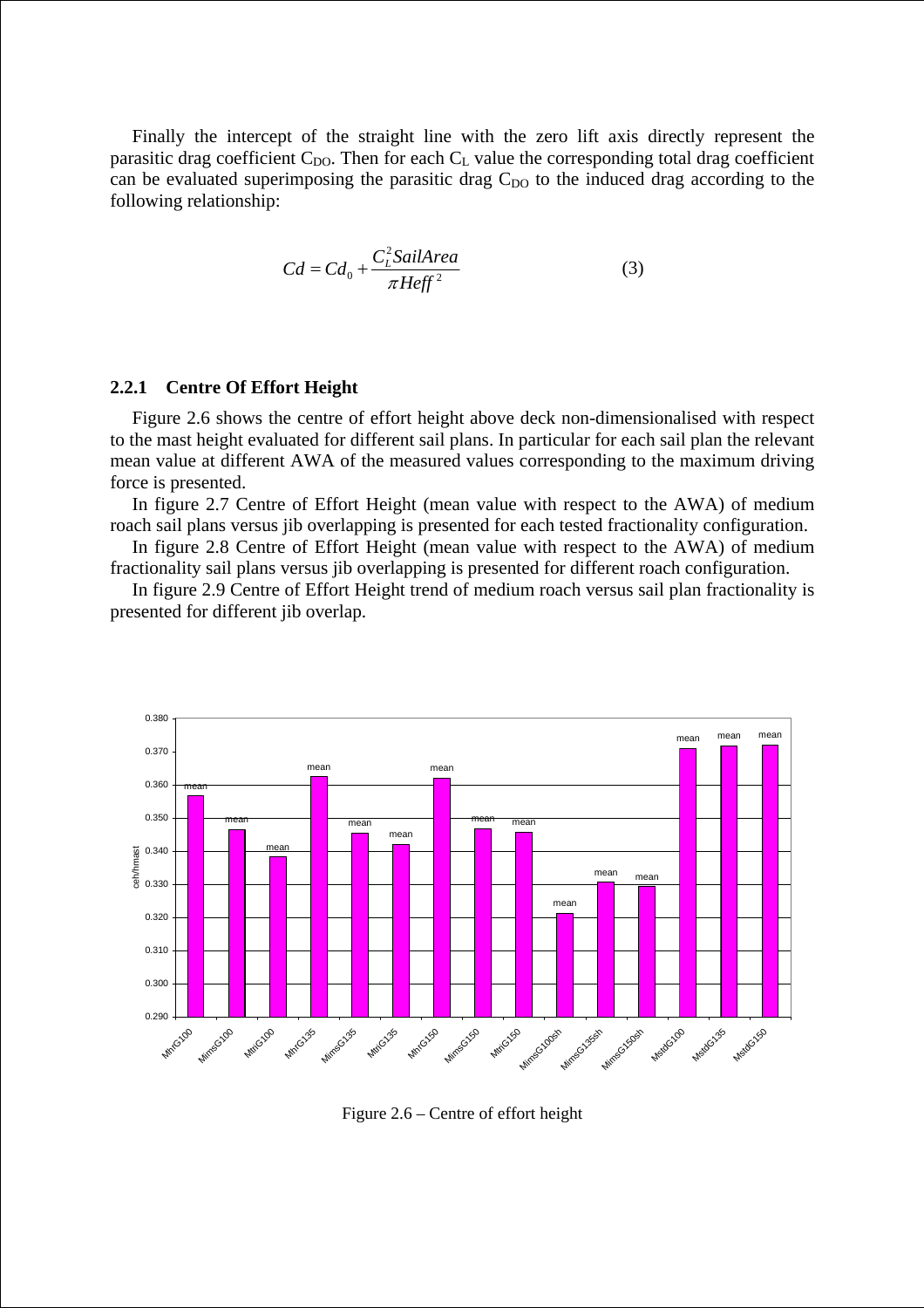#### **ceh vs overlap Roach Med**









**ceh vs overlap Fract 92%**

Figure 2.8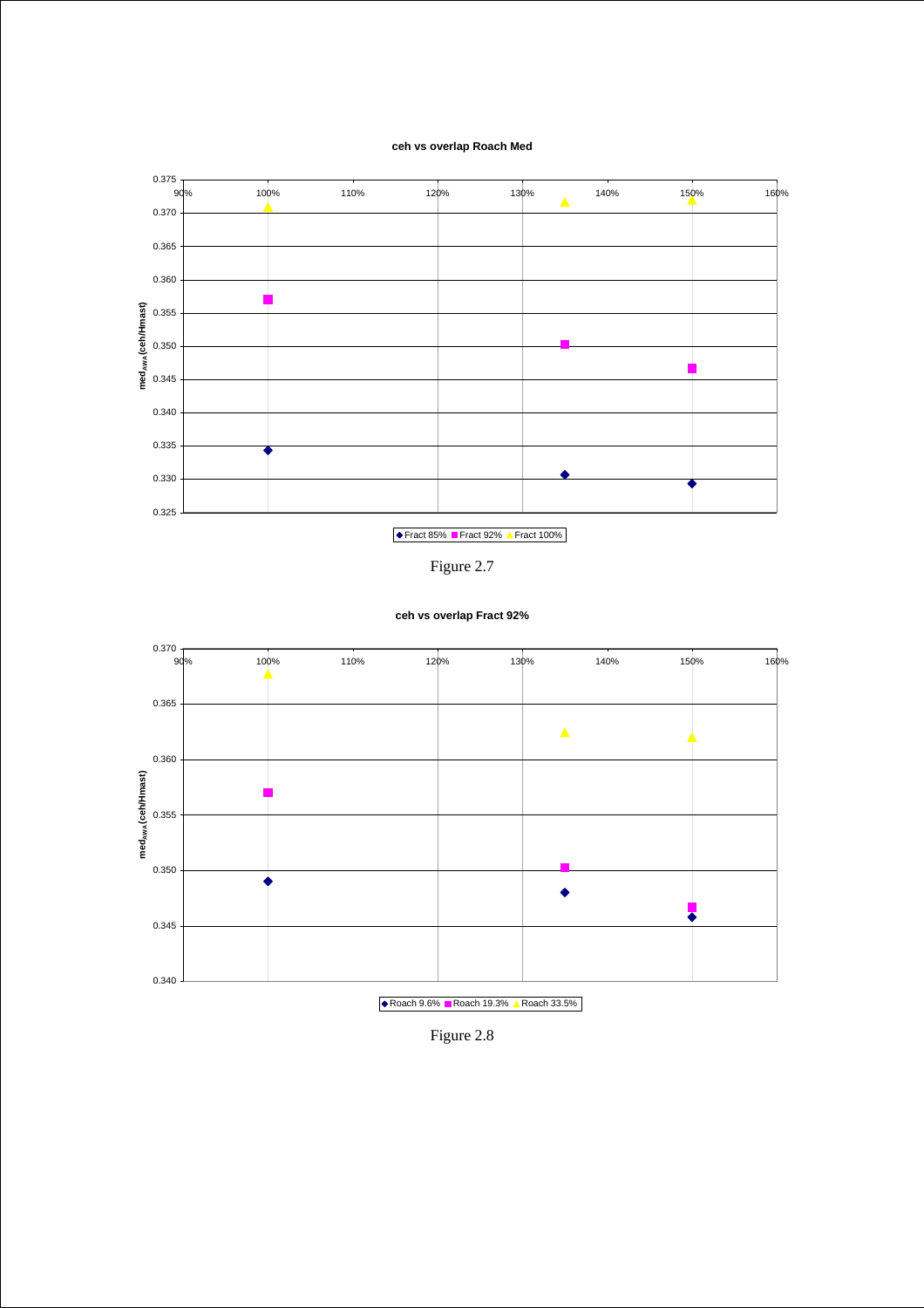#### **ceh vs fractionality Roach Med**



Figure 2.9

A number of comments can be made on the information given by that plot:

- Increasing mainsail roach with the same overlap and same fractionality the Centre of Effort becomes higher.
- At the same mainsail roach, the smaller the overlap , the higher Centre of Effort is. This is explained by the fact that increasing overlap more sail area is added in the lower part of the sail plan.
- Increasing fractionality obviously CEH rises.

### **2.2.2 Rig Effective Height**

As previously said for each sail plan, at each apparent wind angle, effective height has been evaluated considering the slope of the linear regression between points that seem to be on a straight line in the  $C_D$  versus  $C_L^2$  plot.

Considering the mean value at different AWA's, figure 2.10 shows Effective height ratio over the mast height for each tested sail plan. In particular for each sail plan the relevant measured mean value corresponding to the maximum driving force at different AWA is reported.

Figure 2.11 shows effective rig height trend (mean value of different AWA results) with varying overlap for each fractionality at medium roach.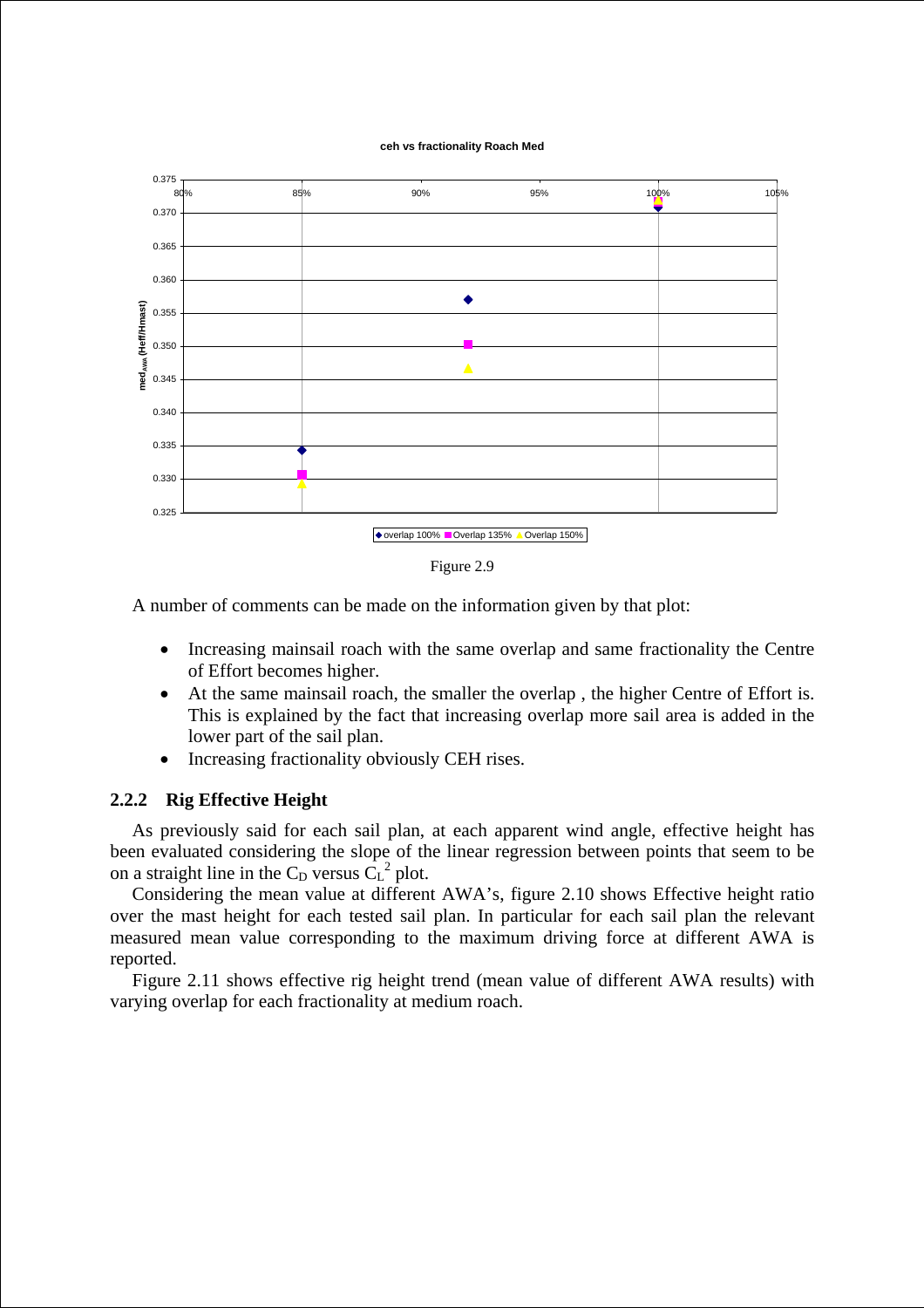





```
Heff vs overlap Roach Med
```
Figure 2.11

Figure 2.12 shows the change in effective rig height (mean value of different AWA results) versus fractionality for different jib overlapping at medium roach.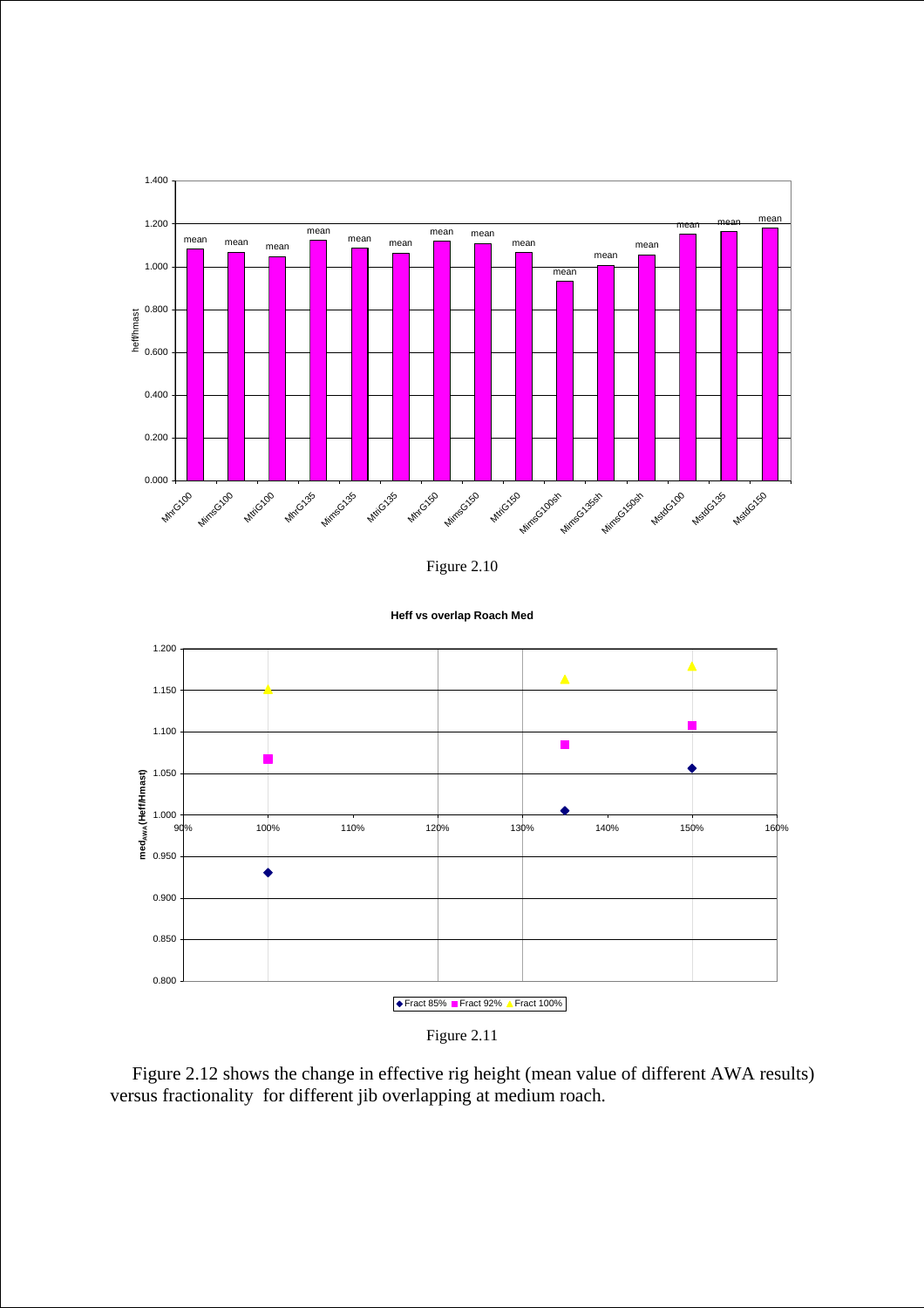**Heff vs fractionality Roach Med**





Following figure 2.13 shows the change in effective rig height (mean value of different AWA results) versus overlap for different mainsail roach at medium fractionality.

The results show that effective height increases with both overlap and fractionality. Moreover it grows increasing main roach.



Figure 2.13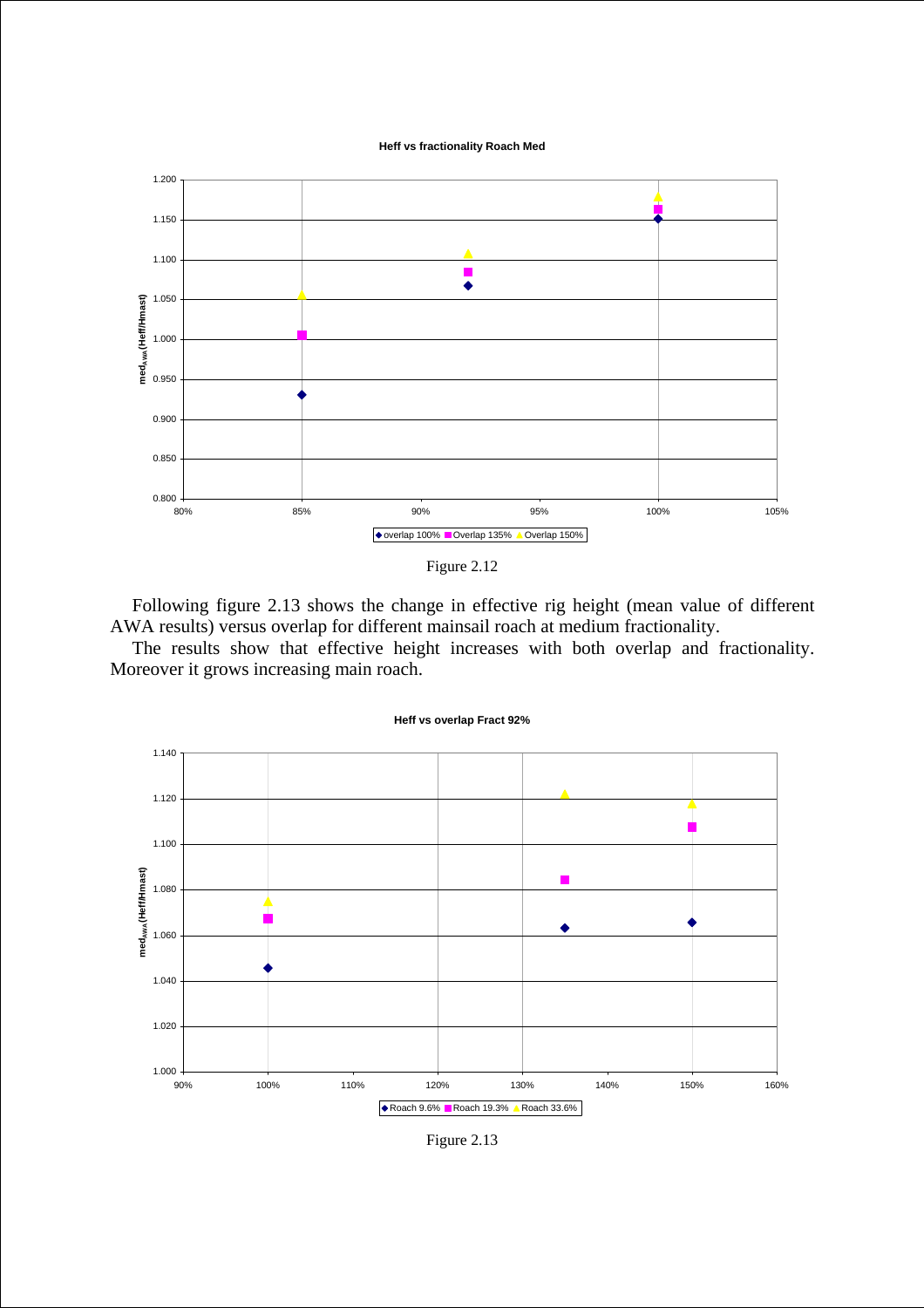## **3 VPP AERO-MODEL CHANGES**

In this paragraph the ORC International VPP aerodynamic model changes will be outlined with particular reference to the new assessment of CODE ZEROS sails (introduced in 2008 VPP release) and new de-powering scheme proposed for the 2009 release (still under discussion at the present moment).

The fundamental aggregation of a set of sail force coefficients for each sail set (combination of main and jib or main and spinnaker) has been retained. The values of the individual curves of Lift coefficient against parasitic drag coefficient have been retained as these embody the fundamentals of handicapping different rigging arrangements and off wind sails.

In the rig analysis program the individual sail force coefficients are summed. The aggregate maximum lift and linear parasite drag coefficients are the sum of each sail components contribution normalized by reference area, and modified by a blanketing function Bi:

$$
Cl \max = \sum Cl \max_{i} \times B_{i} \times A_{i} / A_{ref}
$$
  
\n
$$
Cdp = \sum Clap_{i} \times B_{i} \times A_{i} / A_{ref}
$$
\n(4)

A typical form of the collective sail force coefficients is shown in Figure 3.1. The "Drag" Curve is the parasitic drag contribution, and the Total Drag curve includes the induced drag contribution.

Also the complete windage drag package has been retained.



Figure 3.1: Typical Form of "Collective" Upwind Sail Force Coefficients.

#### **3.1 Code 0 treatment**

Following the evolution of modern racing yachts, ORC promoted the experimental tests on the Code0 sails, with the aim of modeling it inside the VPP, thus reproducing reliable results.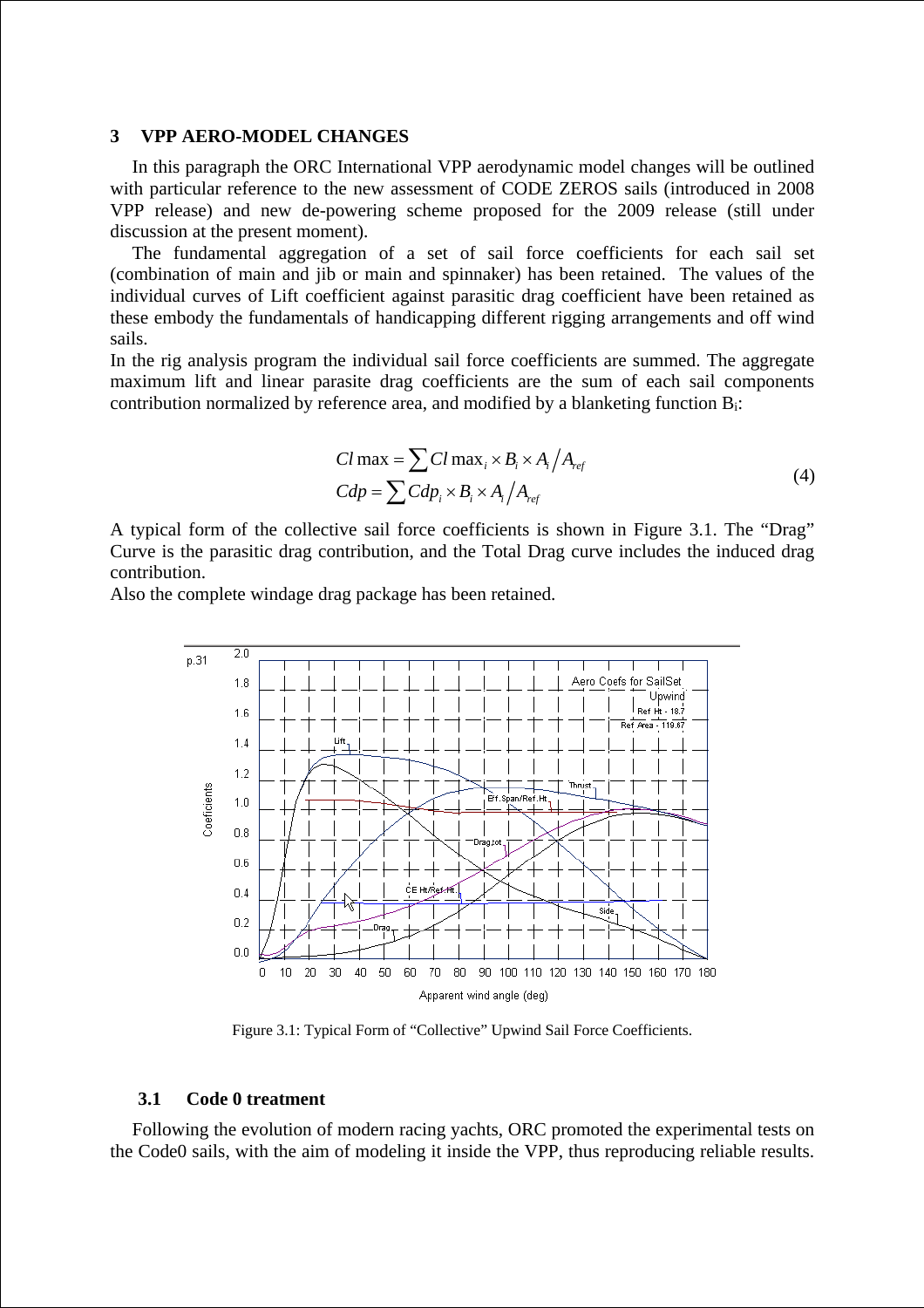The Code0 is considered an asymmetric spinnaker with its own aero coefficients. The VPP runs the boat with this set of aero coefficients, and compares at each TWA the performances with those of other sails, like genoa and spinnaker, in order to select the sailset that gives the best performance.

The aero model used for the Code0 is the same as for other sails: curves of Cd0 (parasitic drag) and Cl (maximum lift) are prescribed, varying along the all range of apparent wind angles. Then the thrust and side force are calculated combining the total lift and drag force coming out from the complete sail plan. The induced drag coefficient due to the lift generation is determined according to equation (3) in such a way that effective height (Heff) takes into account the effective span of the sailplan.

In developing the coefficients for the Code0, the aim was that of reproducing closely wind tunnel results, always monitoring that the results were consistent with those of the other sails used in the same range, i.e. big genoas and asymmetric spinnakers tacked on the centerline. To do this, three "trial horses" were chosen, a Comet45, a TP52 and a Maxi, and each boat was tested with a genoa, with a Code0, and with an asymmetric on centreline of the same area.

Secondly, another set of sails was tested for the same boats, including a "real" genoa, Code0 and spinnaker, which have clearly different areas in the real world. The results were analyzed in terms of lift and drag forces, and in terms of boat speed, heeling angle and handicap.



Figure 3.2

Figure 3.2 shows the aero coefficients Cd0 and Cl versus AWA respectively for a jib, an asymmetric spinnaker and a code0.

It can be noted that there is a distinct spike of the code0 lift in a restricted region of AWA. This indicates a sail with high performance, although usable in quite a narrow range. In modeling the sail within the VPP frame, the Cl curve adopted is slightly damped compared to the experiments: this is due to the fact that the final comparison was made on the total aero lift and drag forces of the complete sailset (mainsail+headsail), including the induced drag. They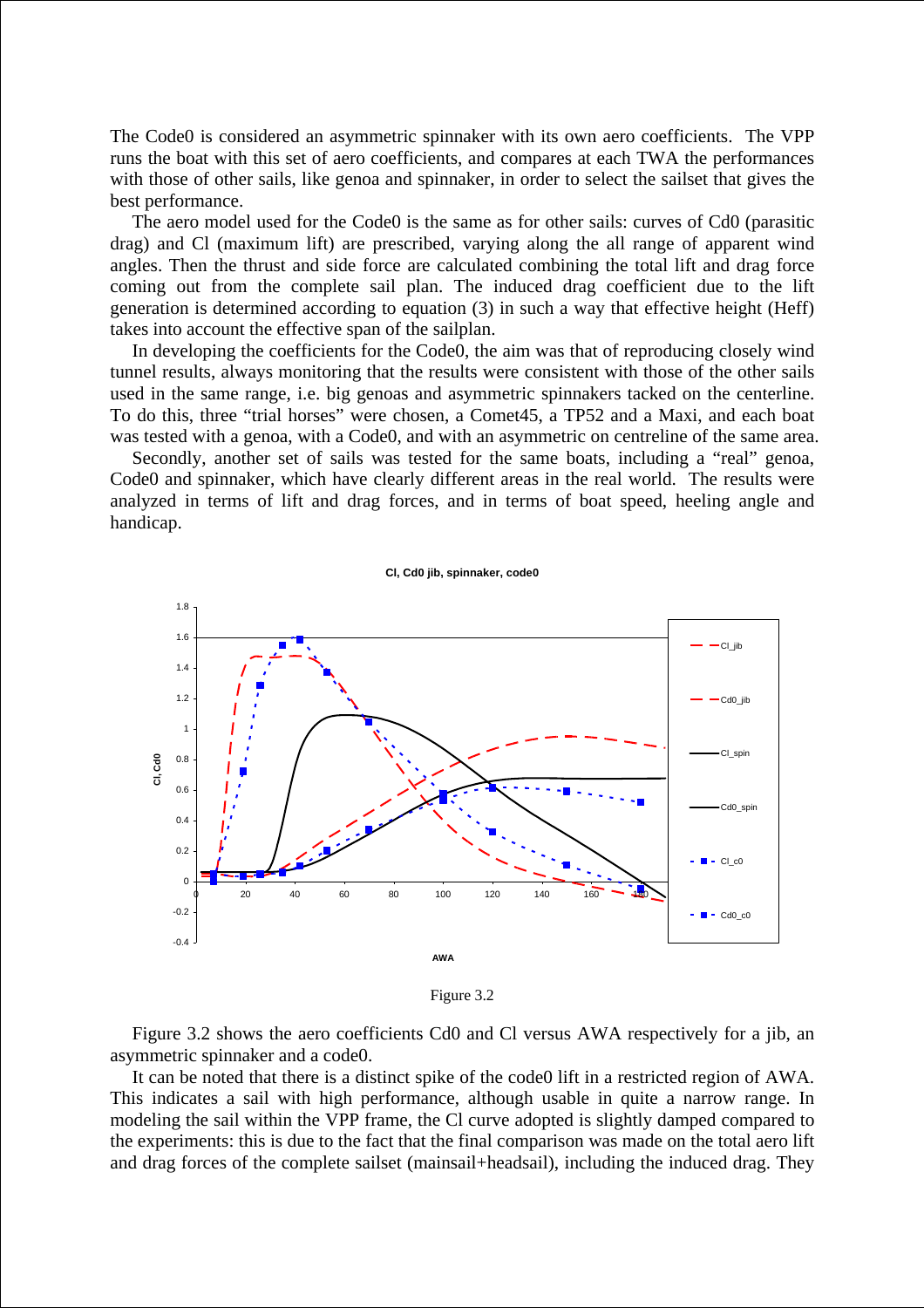are shown in figure 3.3 in terms of drag and lift areas. Looking at the total drag of the sailset with the 68% code0, it can be noted a drag "bubble" in the range between 20 and 60 degrees, due to the induced drag created by the high lift values. To avoid an even worse behaviour in this region, the lift coefficient had to be kept lower compared to the experiments.



**forces (areas)**

**AWA**

Figure 3.3



**veloc ity vs. TWA**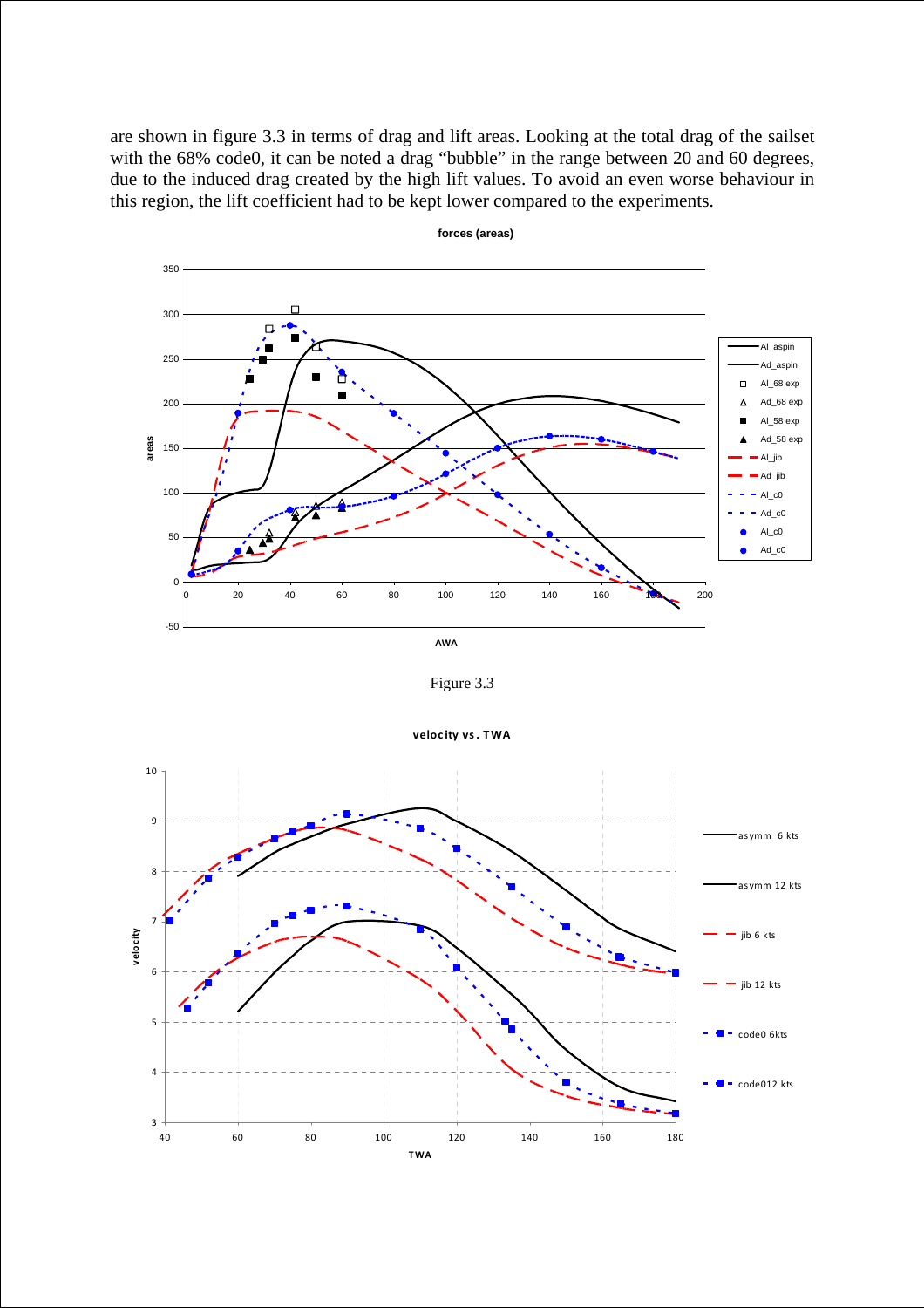Figure 3.4 shows the final performances of one of the test boats, the COMET 45, with the three sailsets, at 6 and 12 knots of TWS. There is a double crossover, between jib and code0 upwind, and between code0 and asymmetric spinnaker at larger angles. The "fine tuning" of the aerodynamic coefficients was done analyzing similar figures for the other two boats (TP52 and Maxi).

### **3.2 De-powering scheme concept**

Thanks to the experimental results obtained from wind tunnel tests a better codification of the effects of overlap, fractionality and mainsail planform (roach profile) on the sailplan aerodynamics is now available at different apparent wind angles for a significant range of sailplan parameters.

Then in principle a more realistic sail de-powering process could be assessed based on a two stage reefing process, first a jib reduction from maximum to minimum area followed by a mainsail area reduction.

This reefing process implies variations in sailplan geometry which are related to changes in aerodynamic behaviour: then for each de-powered configuration it's possible to consider relevant aerodynamic information which can be extracted from the experimental database, in particular in terms of effective rig height and centre of pressure.

The basic idea underlying this new de-powering process is that aerodynamic parasite drag and lift coefficients , effective height (and then the induced drag) as well as the centre of effort height can be modeled as *Bezier curves* depending on the apparent wind angle where the Bezier curve vertices are functions of sail plan parameters roach, overlap and fractionality. The choice of the proper order of the Bezier curves has been carefully considered.

The upgraded de-powering process will be described in detail in paragraph 3.4.2, while the Bezier curves approach will be outlined below.

### **3.3 Surfaces approach**

With reference to rig effective height, for each of the sail plan configuration tested in the wind tunnel we can evaluate effective height as a function of the apparent wind angle by means of a Bezier curve which can be considered an approximating function of the available experimental values. For the present quantities  $6<sup>th</sup>$  order Bezier Curves prove to be a good choice.

As an example in figure 3.5 experimental data (red points), Bezier control points (green points) and a  $6<sup>th</sup>$  order Bezier curve fitting effective height values (continuous line) are reported versus apparent wind angle with reference to the high mainsail roach + nonoverlapping jib for the 92% fractionality rig.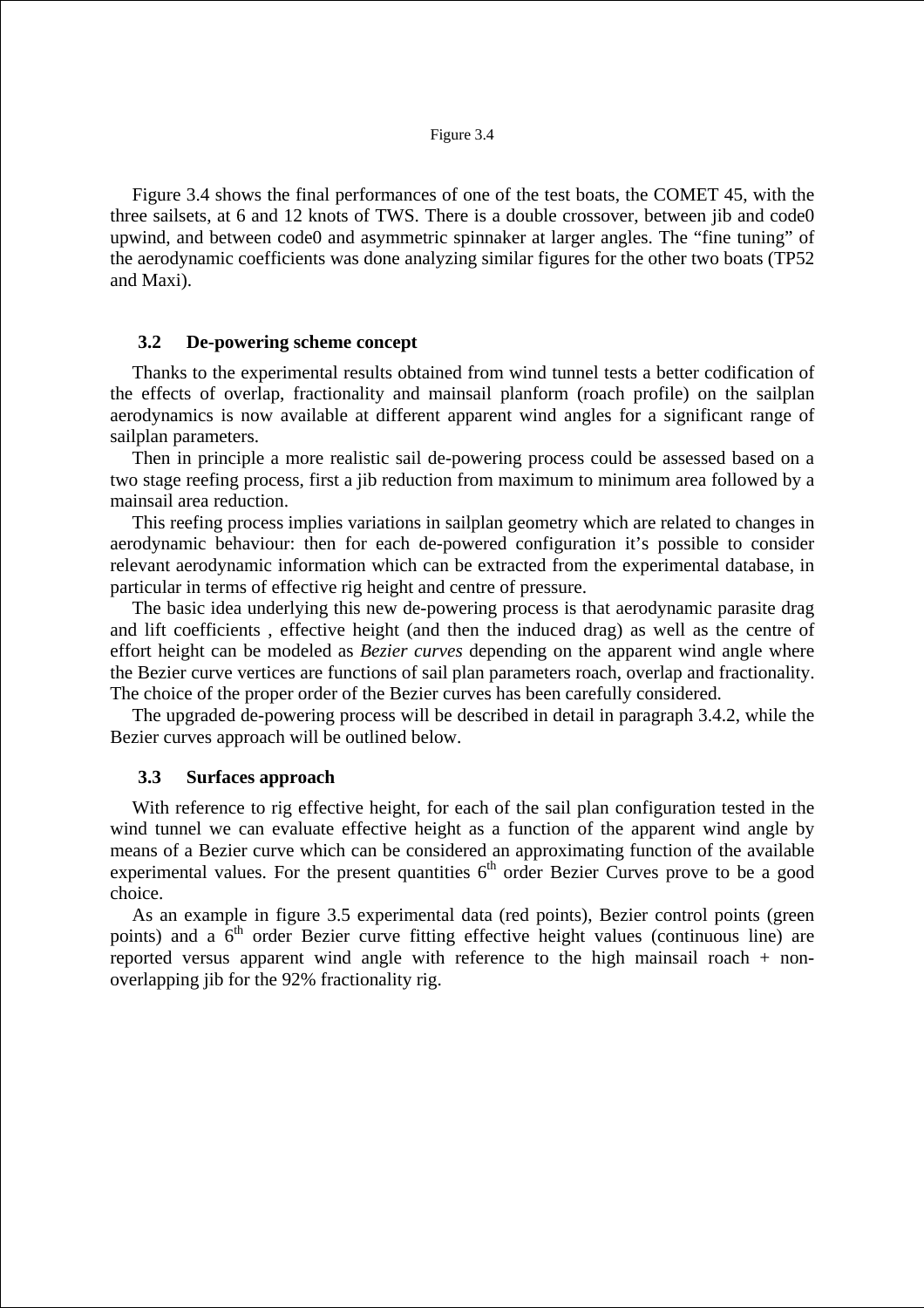

Figure 3.5

The available experimental database provided the opportunity to investigate the dependence of the Bezier Control Points on the sail plan parameters: final conclusion, with reference to the 6<sup>th</sup> order case, was that each of the effective height Bezier curve control point  $H_{\text{eff}}$  p<sub>i</sub> corresponding to given roach (*ro*), overlap (*ov*) and fractionality (*fr*) values can be expressed by means of the following equation:

$$
H_{eff} p_i = a_{1i} * ro^2 + a_{2i}ov^2 + a_{3i}fr^2 + a_{4i} * ro * ov ++ a_{5i} * ro * fr + a_{6i} * fr * ov + a_{7i} * ro + a_{8i} * ov + a_{9i} * fr ++ a_{10i} + a_{11i} * ro^3 + a_{12i} * ov^3 + a_{13i} * ro^2 * ov + a_{14i} * ov^2 * ro ++ a_{15i} * ro^2 * fr + a_{16i} * fr^3 + a_{17i} * fr^2 * ro + a_{18i} * ov^2 * fr ++ a_{19i} * fr^2 * ov + a_{20i} * ro * ov * fr
$$

where, for each (i<sup>th</sup>) vertex, coefficients  $a_{1i}$ ,  $a_{2i}$ ,..., $a_{20i}$  can be previously evaluated by means of a least square fit of the experimental data available from the tests.

In the same way we can evaluate vertices  $C_{EH}P_i$  of the 6<sup>th</sup> order Bezier curve for centre of effort height (non-dimensionalised with respect to mast height) corresponding to the given roach (*ro)*, overlap (*ov)* and fractionality (*fr)* values using the following equation:

$$
CEH \t p_i = b_{1i} * ro^2 + b_{2i}ov^2 + b_{3i}fr^2 + b_{4i} * ro * ov ++b_{5i} * ro * fr + b_{6i} * fr * ov + b_{7i} * ro + b_{8i} * ov + b_{9i} * fr ++b_{10i} + b_{11i} * ro^3 + b_{12i} * ov^3 + b_{13i} * ro^2 * ov + b_{14i} * ov^2 * ro ++b_{15i} * ro^2 * fr + b_{16i} * fr^3 + b_{17i} * fr^2 * ro + b_{18i} * ov^2 * fr ++b_{19i} * fr^2 * ov + b_{20i} * ro * ov * fr
$$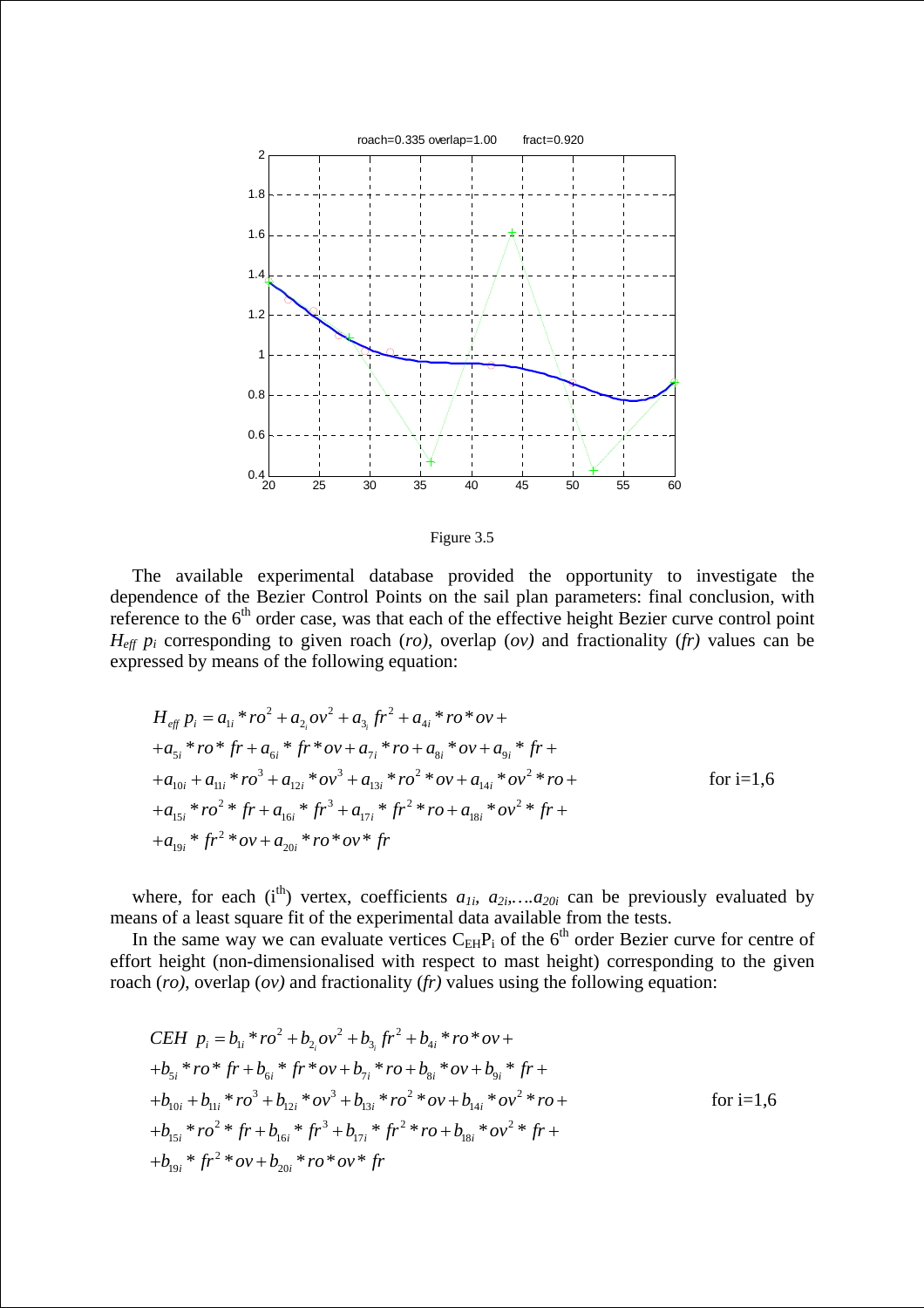where, for each (i<sup>th</sup>) vertex, coefficients  $b_{1i}$ ,  $b_{2i}$ ,..., $b_{20i}$  can be previously evaluated by means of a least square fit of the experimental data available from the tests.

As an example figure 3.6 shows the surface fitting the  $6<sup>th</sup>$  control point  $H_{eff} p_6$  variation at different overlap and roach values considering 92% rig fractionality. In the same figure experimental obtained values are reported too with blue dots.

This surfacing approach inspired the abovementioned more realistic de-powering approach where at each stage in the VPP optimization process the current sail area, fractionality and overlap are calculated and the previously defined surfaces interrogated to provide the Effective rig height and vertical centre of pressure position. The de-powering procedure is described in detail in the following paragraph.



Figure 3.6 – Bezier Control Point #6 versus overlap and roach variations

#### **3.4 VPP Scheme**

#### **Current Code**

The current IMS VPP de-powering scheme has been in existence for over twenty years and it relies on a 2 parameter scheme based on the *Reef* and *Flat* parameters. Details of the scheme are given in [6] and [7]. It is a simple and elegant solution.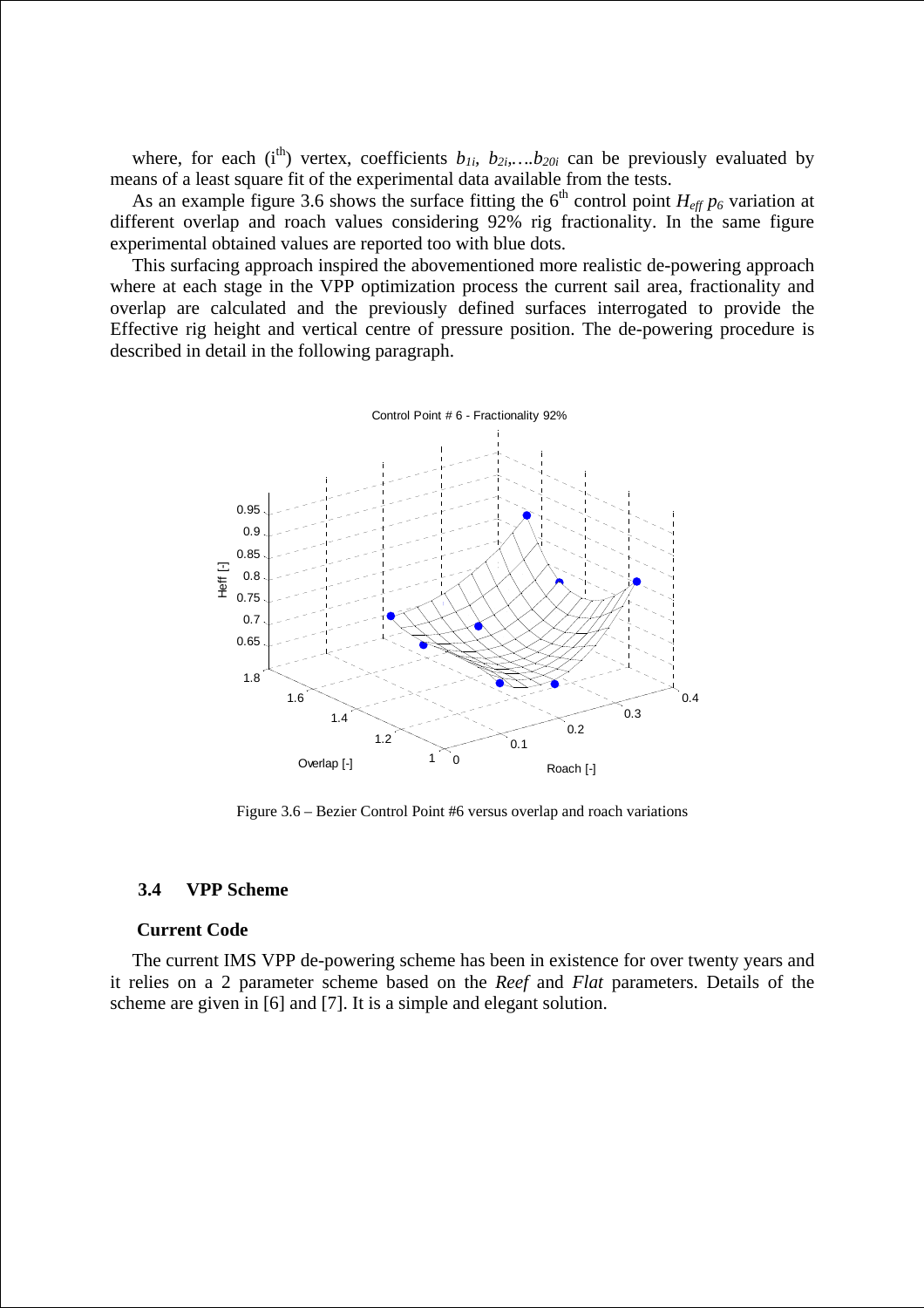$$
C_L = flat * reef2C_{Lmax}(AWA)
$$
  
\n
$$
C_D = reef2(C_{D0}(AWA) + k * flat2C_{Lmax}^{2})
$$
  
\n
$$
k = kpp + \frac{1}{\pi Heff2}
$$
\n(5)

As the apparent wind speed rises the sails are de-powered by finding an optimum Flat value which operates on the maximum lift coefficient. The corresponding reduction in induced drag is calculated based on the effective rig height calculated from the basis rig geometry. Eventually heeling moment can no longer be reduced sufficiently by a reduction in Lift coefficient alone and the sail area must be reduced by the application of the Reef parameter. As sail area is reduced the centre of effort is lowered and the effective rig height reduced, and the extra drag of the mast without an attached sail is calculated.

Two shortcomings are apparent when this "stylised" approach is compared to real life.

- The Flat parameter can fall as low as 0.4 before the Reef parameter is called into play. This is probably due in part to the "Twist" function that was introduced to lower CE with reducing Flat. This was done to help low stability boats and was a reasonable codification of trends from various wind tunnel tests. In real life it is unrealistic to expect to be able to shed more that  $60\%$  - 50% (i.e. Flat = 0.6 - 0.5) of the lift force by sail trim. Flat values of 0.4 imply a change of moulded sail shape.
- The Reef parameter reduces the sail plan by multiplying I, J, P, and E by the Reef parameter, which gives rise to the sail area reduction pattern shown in Figure 3.7. This is clearly not what happens in real life, most often it is just the headsail that's reduced in area and then mainly by a reduction in foot length.



Figure 3.7 - Current IMS sail area reduction strategy.

Despite these effects the scheme worked well as a way of generating a set of aerodynamic forces that could be used to propel the boat in the VPP, it was robust and quick to use in finding optimum performance, and was sensitive to the main performance drivers.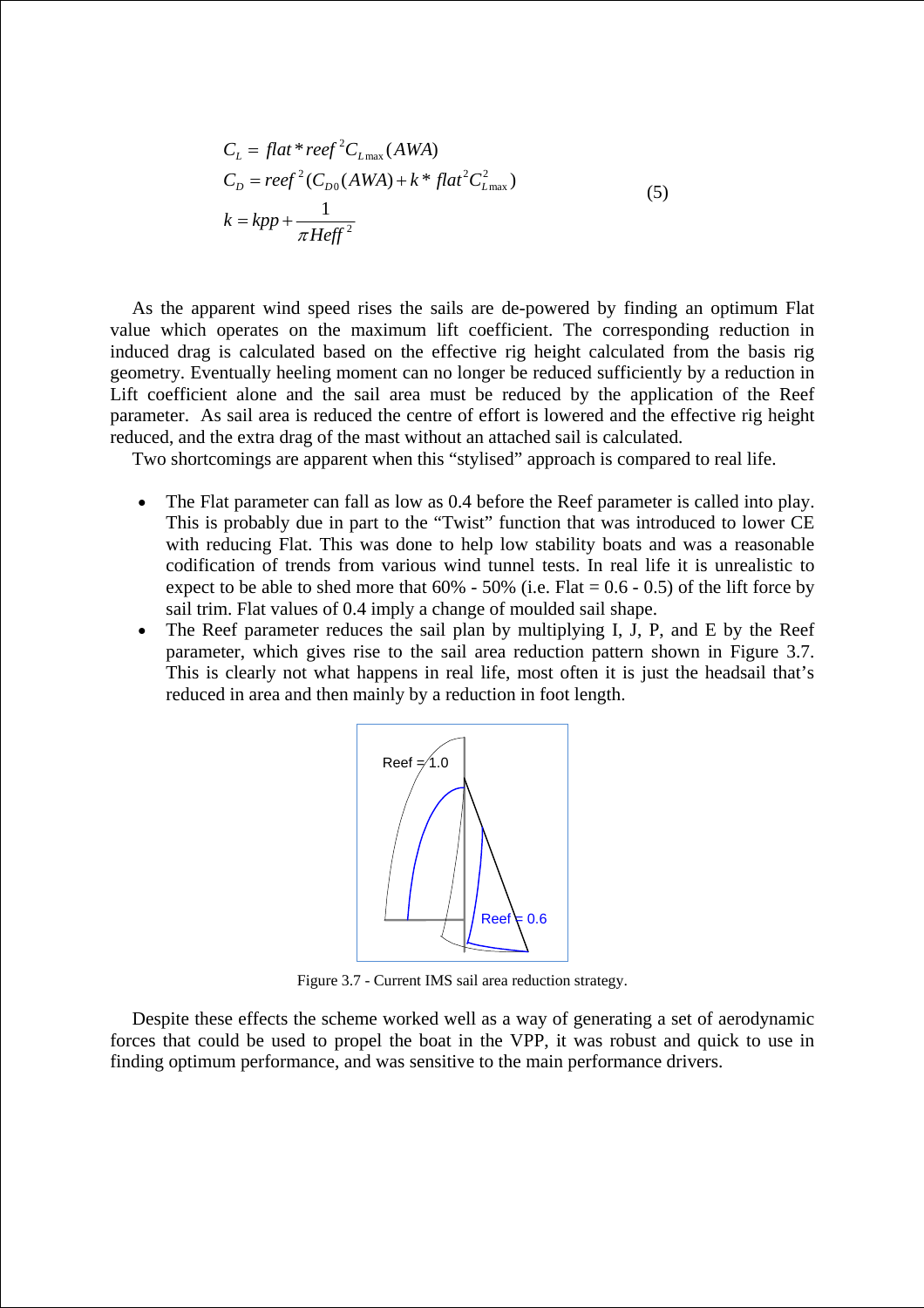# **Updated Scheme.**

Thanks to the data generated by the Milan wind tunnel tests we can upgrade the quality of our aerodynamic force predictions to provide:

- A better codification of the effects of overlap, fractionality and mainsail planform (roach profile) on the effective rig height and centre of pressure.
- A more realistic sail reduction process based on the application of realistic minimum Flat value; a two stage reefing process, first a jib reduction from maximum to minimum area followed by a mainsail area reduction. The Jib reduction is to the default minimum area which is defined by some minimum values of jib luff and luff perpendicular. Those minima are established as reasonable values that give rise to the smallest headsail a racing yacht may sail with in 20 knots of breeze (i.e the max true wind speed used in the VPP predictions).

The new scheme is based on some new VPP variables "jib foot parameter" *ftj*, and "mainsail reduction factor" *rfm* working with a new optimisation parameter *RED* that replaces the current *Reef* and *Flat* parameters.

*ftj* is jib foot parameter (ftj=1 full size jib, ftj=0 minimum jib) *rfm* is the main reduction factor, it works like the old Reef function but on the main only (*rfm=1* full main, *rfm=0* no main). RED is a combination of these 2 factors into a single optimisation parameter.  $RED = 2$  then ftj=rfm=1, i.e. full sail  $RED=1$  then ft $j=0$ , rfm=1, i.e. jib at minimum size RED <1 then  $ftj=0$  and  $rfm<1$ .

The progressive de-powering scheme is shown graphically in Figure 3.8 below. At each stage in the process the current sail area, fractionality and overlap are calculated and the surfaces interrogated to provide the Effective rig height and vertical centre of pressure position.



Figure 3.8 - New de-powering scheme.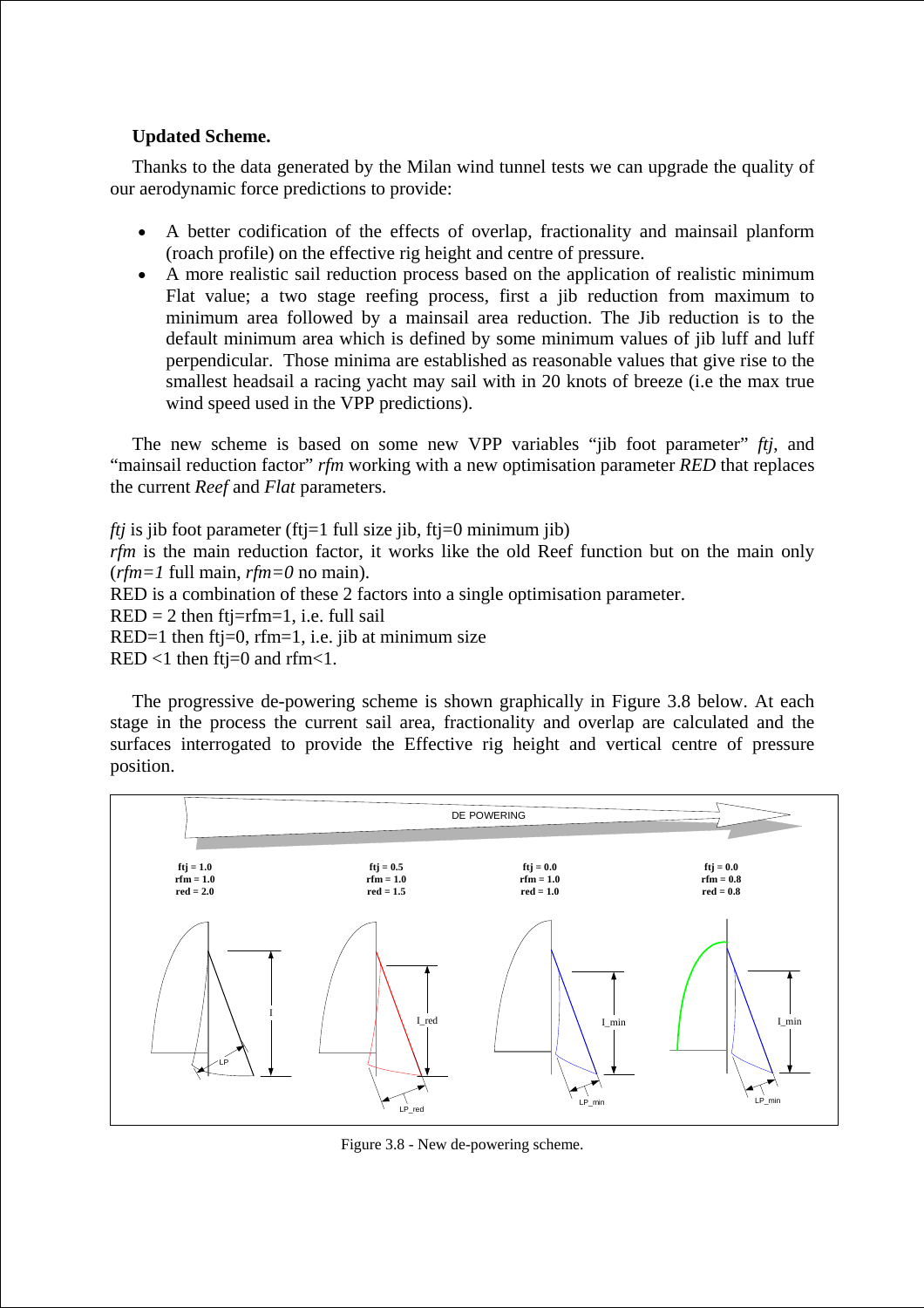The calculation of the sail forces is now calculated during each VPP iteration rather than adopting the "RIGANAL" approach of the old VPP code where as much of the aero model as possible was pre-calculated before the VPP itself was run. The current approach would not have been possible even 10 years ago due to the extra burden of calculation making the VPP too slow to run routinely. The extracts from the relevant computer code are shown in Figure 3.9.



Figure 3.9 - New de-powering VPP code procedure.

# **4 RESULTS**

To demonstrate the effects of the code revisions some parametric sail plan variations were made based around a Comet 45 racing sloop (Winner of the inaugural ORC International World Championship in 2008)

These variations consisted of variations of overlap (90% - 150%) and fractionality (100% (masthead rig) – 85%), each carried out with 3 different roach profiles, (Triangular, IMS limit and high roach), and at 3 different righting moments. It is obviously beyond the scope of this paper to present all this data, but a few key effects have been examined, namely:

• Effect of stability on de-powering behaviour (figures 4.1-4.2)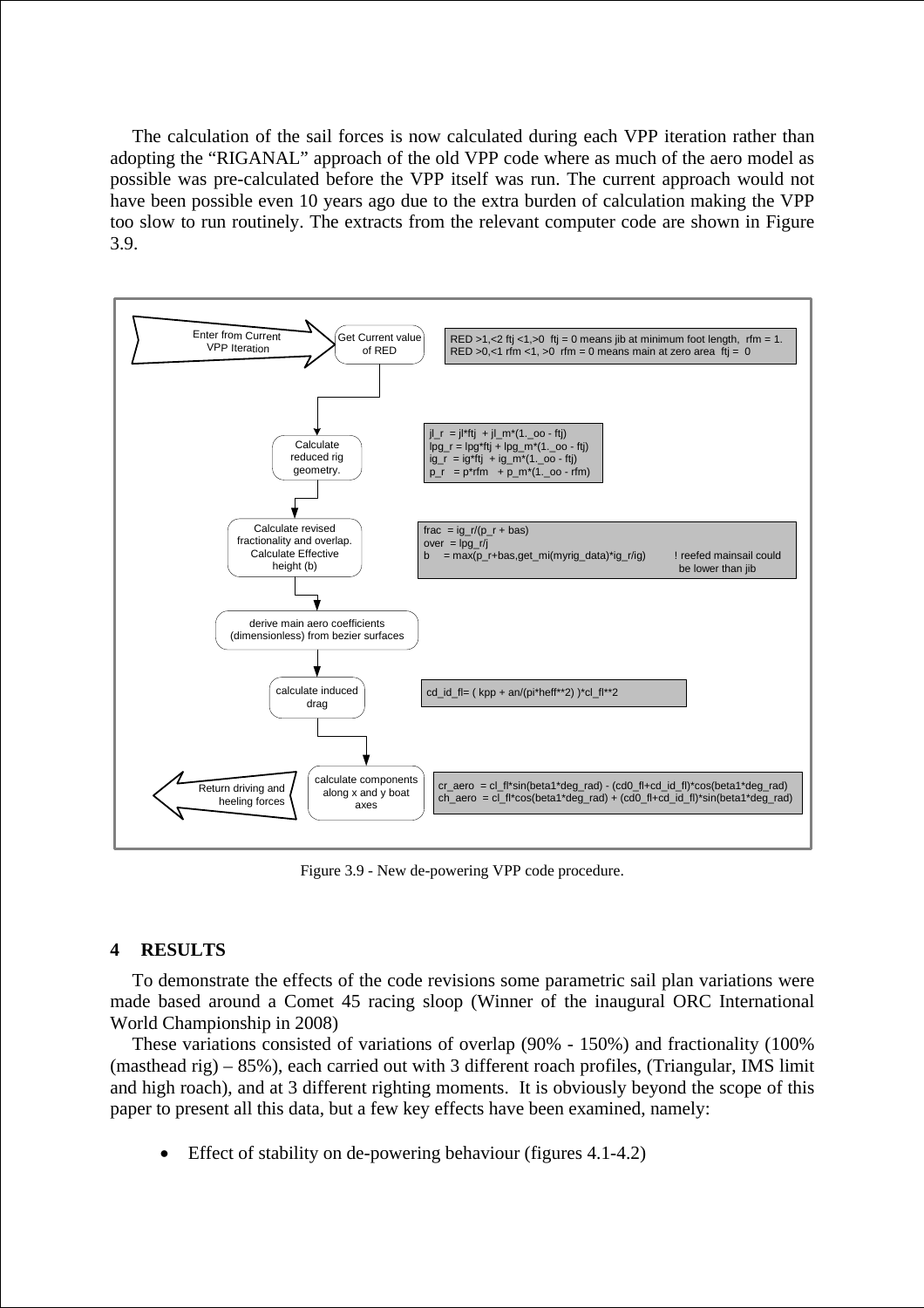- Effect of changing fractionality (figure 4.3)
- Effect of changing overlap (figure 4.4)
- Effect of changing roach profile (figure 4.5)



Figure 4.1 - Jib reduction factor and seconds per mile speed differences, varying stability.

Figure 4.1 shows that with the new code the jib reduction factor is brought into play at quite low wind speeds, but does not significantly call for a reduction in jib area until the wind speed has risen above 15 knots. In terms of handicapping the new code speeds up the boats(i.e. new code s/m  $\le$ old code s/m) in light airs and slows them down in heavy airs. The s/m difference are based on the optimum upwind VMG.

This is explained by the new code predicting higher effective rig heights than the old code, as shown in Figure 4.2, where CHEFF, the effective rig height factor is plotted against true wind speed.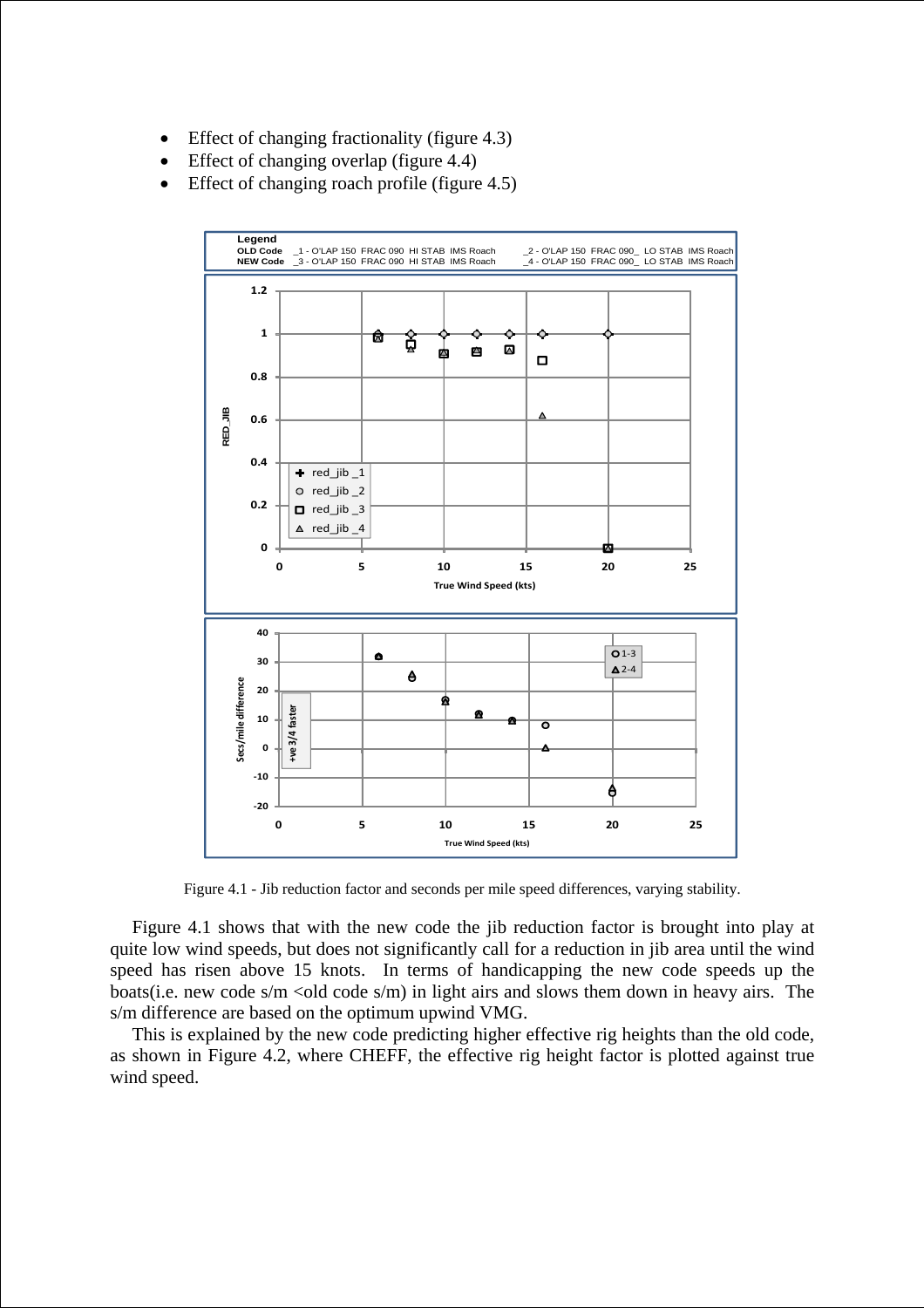

Figure 4.2 - Effective rig height factor vs. true wind speed.

Figure 4.3 shows the variation in Effective Rig height factor and the s/m differences for fractionalities of 0.85 and 1. The upper part of the figure shows that the effective height for the new code is greater for the mast head rig boat (Frac.=100%), and also the difference between CHEFF for the different fractionalities is much greater.

This gives rise to a speeding up of the mast head boats using the new code, which is most pronounced in light airs.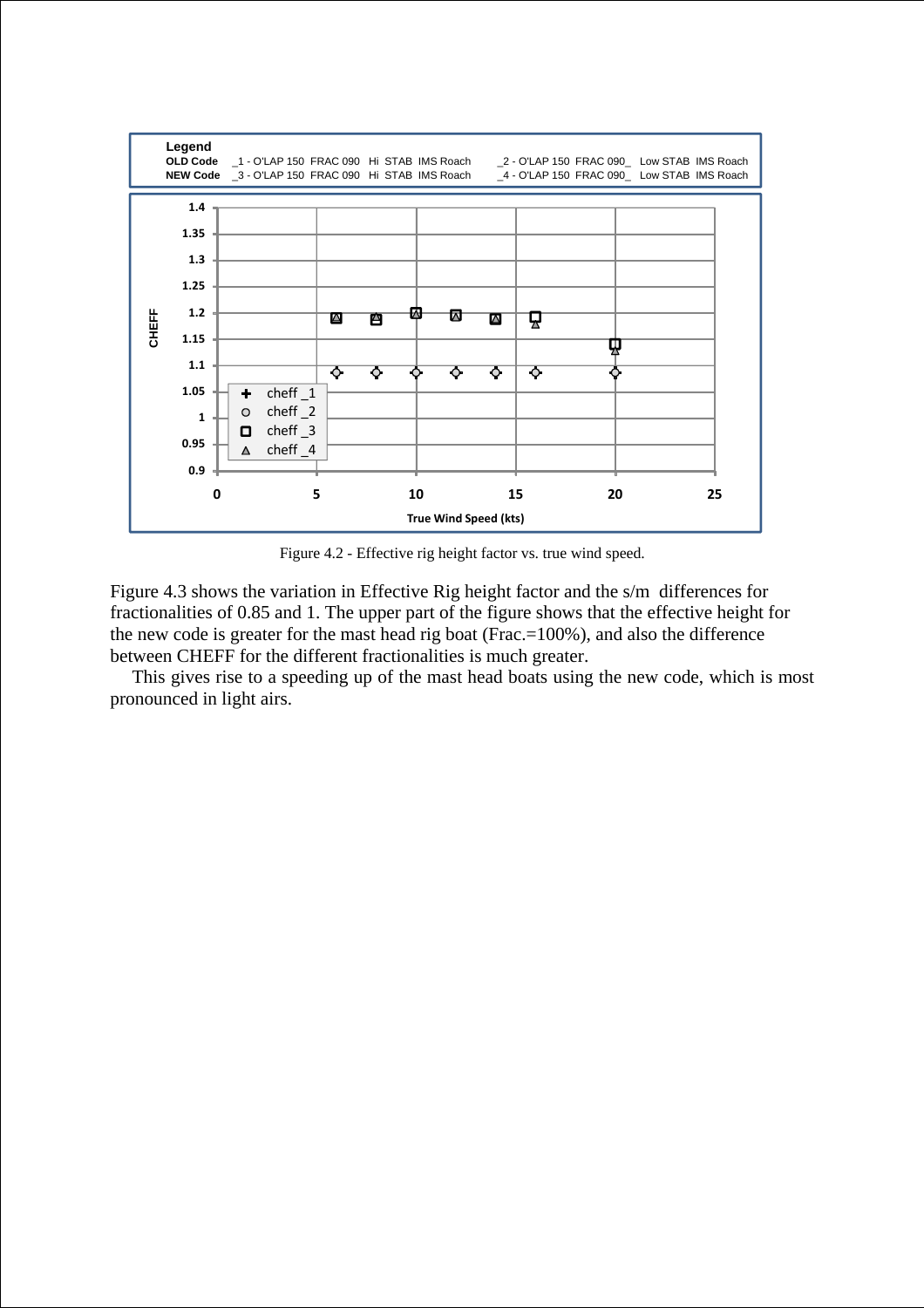

Figure 4.3 – Effective rig height factor vs. True wind speed for 85% and 100% fractionality.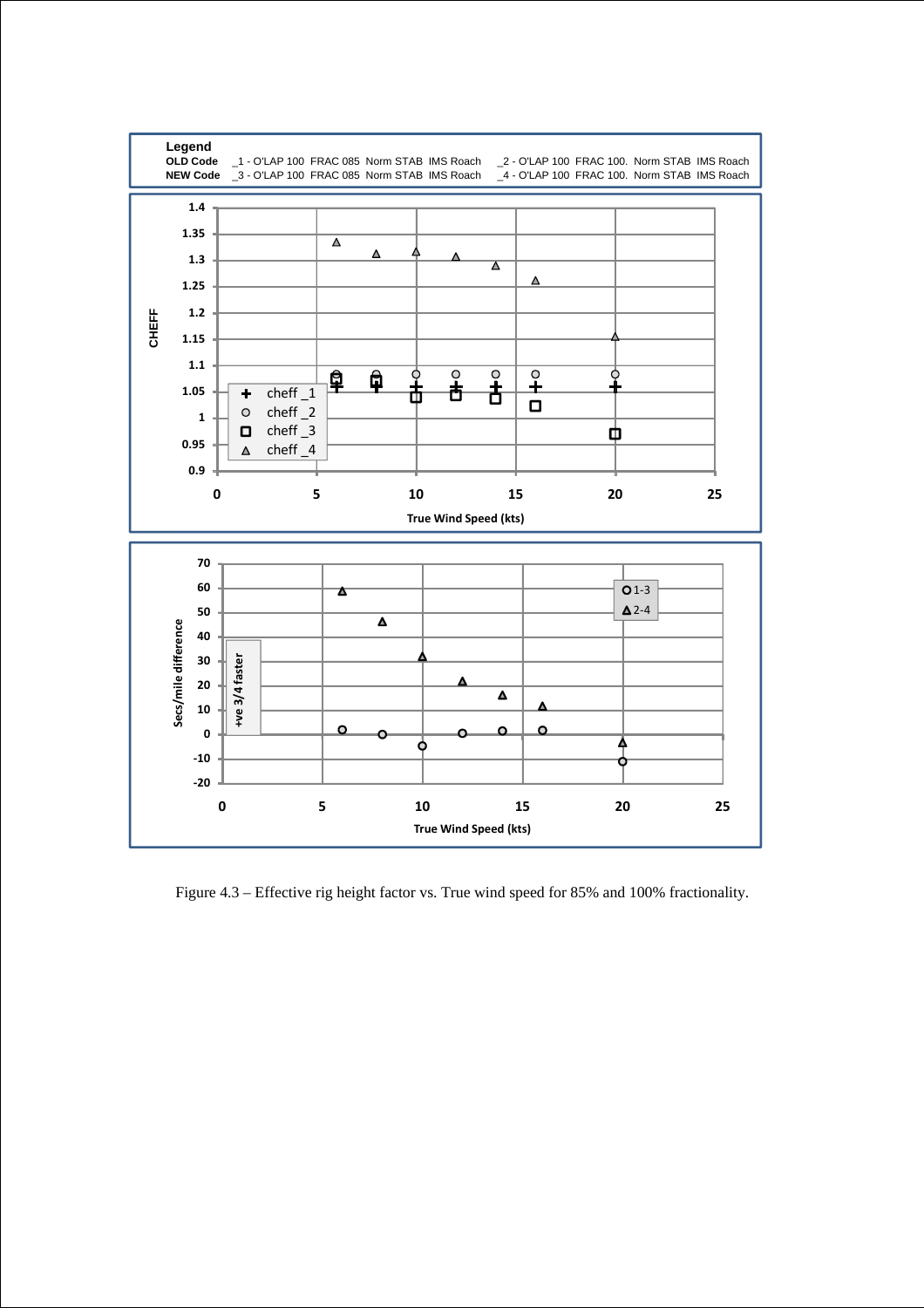

Figure 4.4 - Effective rig height factor vs. true wind speed for different Overlap (100% & 135%).

Figure 4.4 shows the variation of effective rig height factor for different overlaps (100% & 135 %) at 90% fractionality. Here again the effective rig height is higher for the new code and the differences between overlaps are more pronounced for the new code. This results in the new code speeding up the boats in light airs, with the 135% ovelap yachts being sped up most.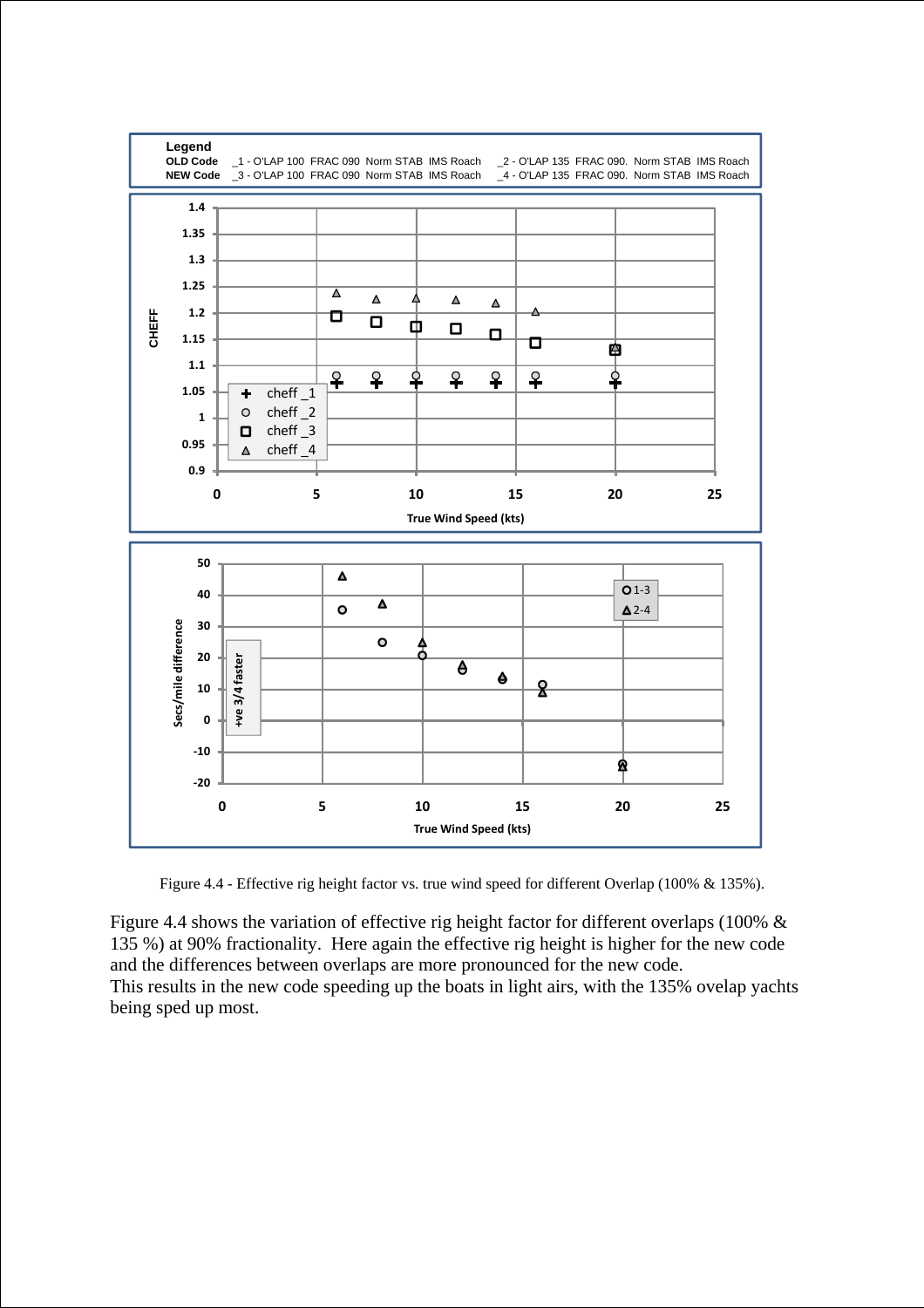

Figure 4.5 - Effective rig height factor vs. true wind speed for different Roach Profile

Figure 4.5 shows the effect of increasing mainsail roach. As expected the new code predicts higher effective rig heights for both the mainsails, and the high roach mainsail has a higher CHEFF than the IMS girth mainsail. This results in slightly higher predicted speeds for the high roach mainsail

# **5 CONCLUSIONS**

This paper describes part of a more comprehensive general research program started in 2005 with partial funding from the ORC with the aim to investigate a series of rig planform variations in mainsail roach, jib overlap and rig fractionality in order to overcome some perceived inequities in the ratings of boats of various rig design racing under the International Measurement System (IMS).